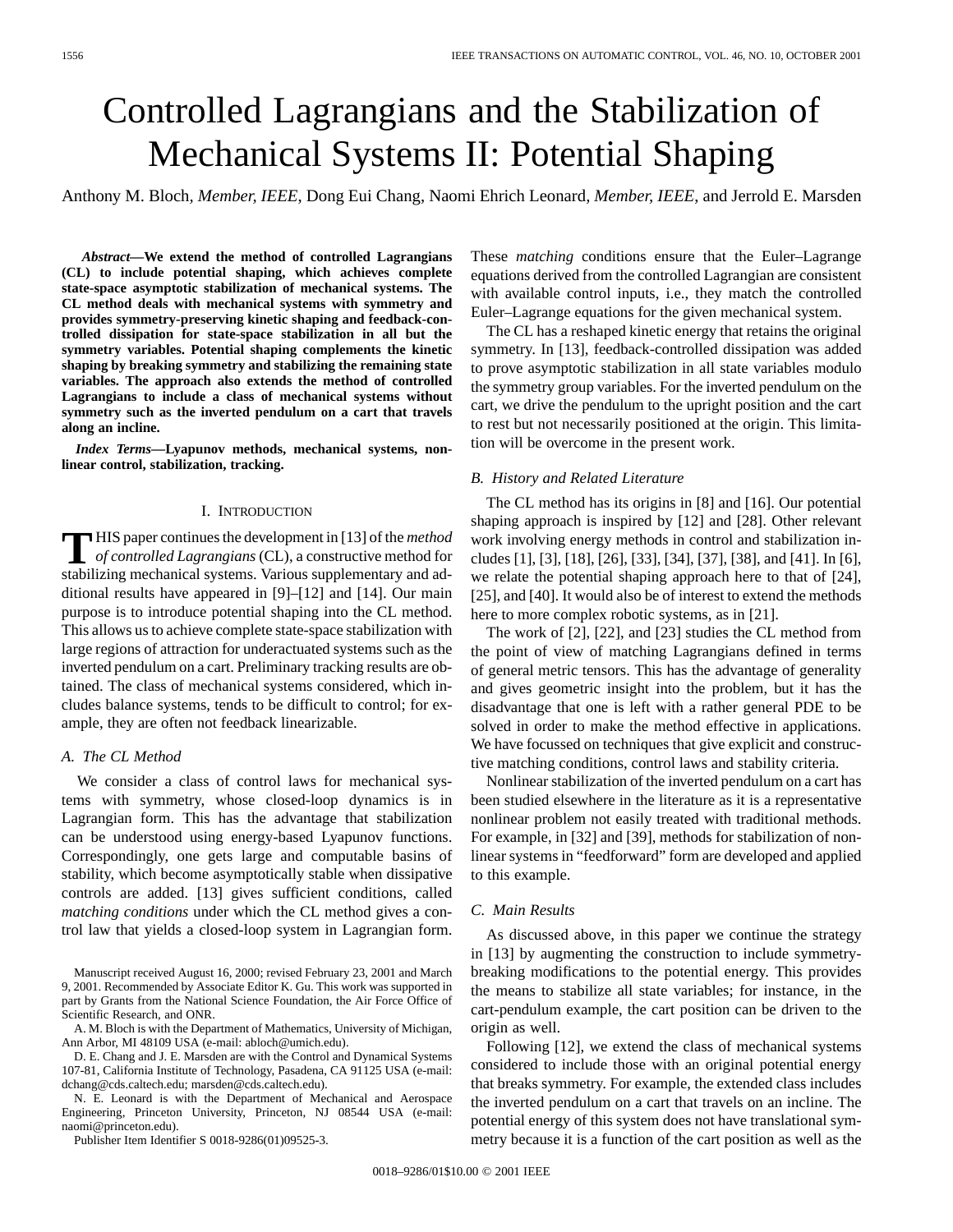pendulum position. (The equations are translation invariant, but this symmetry does not lead to a conservation law in the usual sense).

Finally, we also indicate in this paper how the results can be used for tracking problems. This topic is treated in a preliminary way here; much more needs to be done in this area, but our results indicate that the approach should be of interest in this area.

# *D. Outline*

In Section II, we outline the CL approach to stabilization and review matching and stabilization by kinetic shaping. In Section III, we introduce potential shaping and present sufficient conditions for matching. In Section IV we provide sufficient conditions and the construction for complete state-space stabilization. In Section V, we prove the asymptotic stabilizability of the equilibria. In Section VI, we apply the construction to the inverted pendulum on a cart that travels on an incline. In Section VII, we examine the spherical pendulum on an inclined plane and in Section VIII, we use these methods to show that some interesting tracking problems can be handled. Finally, Section IX presents some simulations of the techniques for the inverted pendulum to show their effectiveness.

#### II. METHOD OF CONTROLLED LAGRANGIANS

We briefly review the CL approach to (partial state-space) stabilization by kinetic shaping as presented in [13] (see also [9]–[12]). This section is a brief summary only of the key results of part I that are essential to the development in the rest of this paper. One begins with a mechanical system with an uncontrolled (free) Lagrangian  $L$  equal to kinetic energy minus potential energy. We modify the kinetic energy to produce a new CL, which describes the dynamics of the controlled closed-loop system.

#### *A. Configuration Space and Symmetry Group*

Suppose our system has configuration space  $Q$  and that a Lie group  $G$  acts freely and properly on  $Q$ . The goal of kinetic shaping is to control the variables lying in the *shape, or orbit space*  $S = Q/G$  using controls that act directly on the variables lying in  $G$  (see [23] for a discussion of the geometric structure of actuation). *Throughout this paper, we will assume that is an abelian group.*

#### *B. Lagrangian and the Metric Tensor*

Assume that  $L: TQ \to \mathbb{R}$  is invariant under the given action of  $G$  on  $Q$ . In many examples, the invariance amounts to  $L$  being cyclic in the  $G$ -variables, which gives a conservation law for the free system. The construction preserves the invariance of the Lagrangian, thus providing a modified or *controlled* conservation law. The essence of the modification of  $L$  involves changing the metric tensor  $g(\cdot, \cdot)$  that defines the kinetic energy  $(1/2)(g(\dot{q}, \dot{q}))$ . The tangent bundle  $TQ$  can be split into a sum of horizontal and vertical parts defined as follows: for each tangent vector  $v_q$  to Q at a point  $q \in Q$ , we can write a unique decomposition

$$
v_q = \text{Hor}\, v_q + \text{Ver}\, v_q \tag{1}
$$

such that the vertical part is tangent to the orbits of the  $G$ -action and where the horizontal part is the metric orthogonal to the vertical space; that is, it is uniquely defined by requiring the identity

$$
g(v_q, w_q) = g(\text{Hor } v_q, \text{Hor } w_q) + g(\text{Ver } v_q, \text{Ver } w_q) \tag{2}
$$

where  $v_q$  and  $w_q$  are arbitrary tangent vectors to Q at the point  $q \in Q$ . This choice of horizontal space coincides with that given by the *mechanical connection* (see [30]).

#### *C. Kinetic Shaping*

The CL uses a modified kinetic energy, while the potential energy remains unchanged for the moment. Let  $\xi_Q$  denote the infinitesimal generator corresponding to a Lie algebra element  $\xi \in g$ , where g is the Lie algebra of G (see [30] or [31]). Thus, for each  $\xi \in g, \xi_O$  is a vector field on the configuration manifold Q and its value at a point  $q \in Q$  is denoted  $\xi_Q(q)$ .

*Definition II.1:* Let  $\tau$  be a Lie algebra valued  $G$  equivariant horizontal one form on  $Q$ ; that is, a one form with values in the Lie algebra  $g$  of  $G$  that annihilates vertical vectors. The  $\tau$ -horizontal space at  $q \in Q$  consists of tangent vectors to Q at q of the form  $\text{Hor}_{\tau}v_q = \text{Hor} v_q - [\tau(v)]_Q(q)$ , which also defines  $v_q \mapsto \text{Hor}_{\tau}(v_q)$ , called the  $\tau$ -horizontal projection. The  $\tau$ -vertical projection operator is defined by  $\text{Ver}_{\tau}(v_q) :=$  $\text{Ver}(v_q) + [\tau(v)]_Q(q).$ 

*Definition II.2:* Given  $g_{\sigma}, g_{\rho}$  and  $\tau$ , the *controlled Lagrangian (CL)* is defined by  $L_{\tau,\sigma,\rho} = K_{\tau,\sigma,\rho} - V$ , where

$$
K_{\tau,\sigma,\rho}(v) = \frac{1}{2} \left[ g_{\sigma}(\text{Hor}_{\tau}v_q, \text{Hor}_{\tau}v_q) + g_{\rho}(\text{Ver}_{\tau}v_q, \text{Ver}_{\tau}v_q) \right].
$$
\n(3)

The equations corresponding to  $L_{\tau,\sigma,\rho}(v)$  will be our closed-loop equations. The new terms appearing in those equations corresponding to the directly controlled variables are interpreted as control inputs. The modifications to the Lagrangian are chosen so that no new terms appear in the equations corresponding to the variables that are not directly controlled. We refer to this process as *matching*.

Once the control law is derived using the CL, the closed-loop stability of an equilibrium can be determined by energy methods, using any available freedom in the choice of  $\tau$ ,  $g_{\sigma}$ and  $g_{\rho}$ .

#### *D. Structure of the CL*

As shown in [13], the controlled Lagrangian  $L_{\tau,\sigma,\rho}(v)$  has the following useful structure.

*Theorem II.3:* Assume that  $g = g_{\sigma}$  on Hor and Hor and Ver are orthogonal for  $q_{\sigma}$ . Then

$$
L_{\tau,\sigma,\rho}(v)=L(v+\tau(v)_{Q})+\frac{1}{2}g_{\sigma}(\tau(v)_{Q},\tau(v)_{Q})+\frac{1}{2}\varpi(v)
$$

where  $v \in T_q Q$  and  $\varpi(v) = (g_\rho - g)(\text{Ver}_\tau(v), \text{Ver}_\tau(v)).$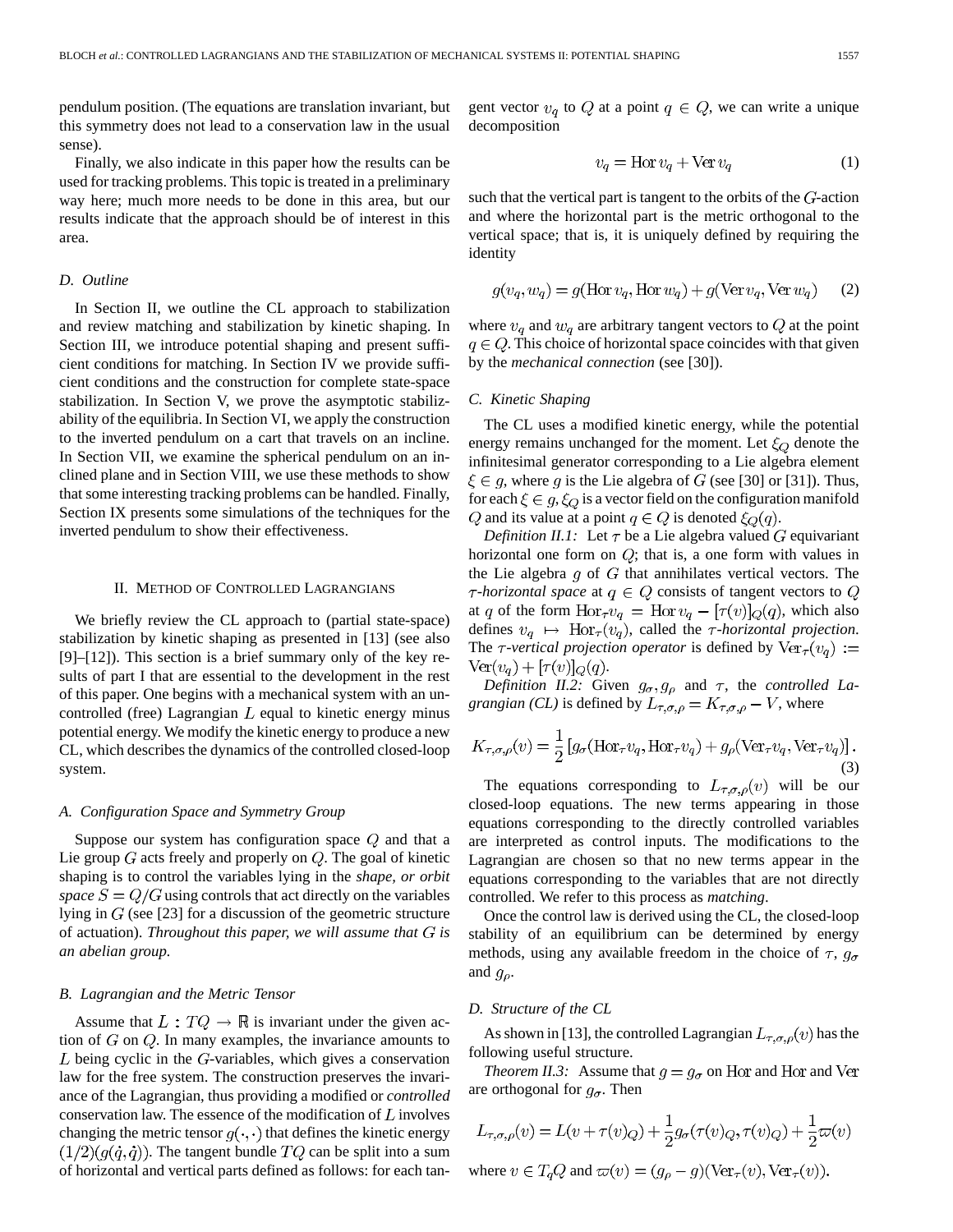The coordinate formula for  $L$  is

$$
L(x^{\alpha}, \dot{x}^{\beta}, \dot{\theta}^{a}) = \frac{1}{2} g_{\alpha\beta} \dot{x}^{\alpha} \dot{x}^{\beta} + g_{\alpha a} \dot{x}^{\alpha} \dot{\theta}^{a} + \frac{1}{2} g_{ab} \dot{\theta}^{a} \dot{\theta}^{b} - V(x^{\alpha})
$$

and the coordinate formula for  $L_{\tau,\sigma,\rho}$  is

$$
L_{\tau,\sigma,\rho}(v) = L\left(x^{\alpha}, \dot{x}^{\beta}, \dot{\theta}^{a} + \tau_{\alpha}^{a} \dot{x}^{\alpha}\right) + \frac{1}{2} \sigma_{ab} \tau_{\alpha}^{a} \tau_{\beta}^{b} \dot{x}^{\alpha} \dot{x}^{\beta} + \frac{1}{2} \varpi_{ab} \left(\dot{\theta}^{a} + g^{ac} g_{\alpha c} \dot{x}^{\alpha} + \tau_{\alpha}^{a} \dot{x}^{\alpha}\right) \times \left(\dot{\theta}^{b} + g^{bd} g_{\beta d} \dot{x}^{\beta} + \tau_{\beta}^{b} \dot{x}^{\beta}\right).
$$
 (4)

Here

 $\theta^a$ coordinates for the abelian symmetry group  $G$ ; coordinates on the shape space  $Q/G$ ;  $x^\alpha$  $\sigma_{ab}$ ,  $\varpi_{ab}$  coefficients for the last two terms, respectively, of the expression for  $L_{\tau,\sigma,\rho}$  in Theorem II.3.

We let  $\rho_{ab} = g_{ab} + \varpi_{ab}$ .

#### *E. Conserved Quantities*

The *controlled conserved quantity* is given by

$$
\tilde{J}_a := \frac{\partial L_{\tau,\sigma,\rho}}{\partial \dot{\theta}^a} = \rho_{ab} \left( \dot{\theta}^b + g^{bd} g_{\alpha d} \dot{x}^\alpha + \tau^b_\alpha \dot{x}^\alpha \right). \tag{5}
$$

#### *F. Matching*

Consider the *controlled Euler–Lagrange equations* for the given Lagrangian

$$
\frac{d}{dt}\frac{\partial L}{\partial \dot{x}^{\alpha}} - \frac{\partial L}{\partial x^{\alpha}} = 0; \quad \frac{d}{dt}\frac{\partial L}{\partial \dot{\theta}^{a}} = u_{a}.
$$

where the controls are in the  $\theta$ -directions only. *Matching* means that we seek controls and  $\tau$ ,  $\sigma$ ,  $\rho$  such that these equations match the Euler–Lagrange equations for the Lagrangian  $L_{\tau,\sigma,\rho}$ . Sufficient conditions for matching were developed in [13] (see also [10], [11], [14]). We consider here simplified sufficient conditions for matching that are satisfied for a class of systems that includes the inverted (either planar or spherical) pendulum on a cart. A different perspective on matching is given in [2] and [23]. We give a summary of this perspective in Appendix 1 along with a discussion of the related paper [29].

For this section, we shall review the situation under the assumption that  $g_{\rho} = g$ , that is,  $\varpi = 0$ . This will be generalized to include nontrivial  $g_{\rho}$  in the Section III. The *simplified matching conditions* are as follows:

**SM-1**: 
$$
\sigma_{ab} = \sigma g_{ab}
$$
 for a constant  $\sigma$  (this defines  $\sigma_{ab}$ );

**SM-2**:  $g_{ab}$  is independent of  $x^{\alpha}$ ;

**SM-3**: 
$$
\tau_{\alpha}^{b} = -(1/\sigma)g^{ab}g_{\alpha a}
$$
 (this defines  $\tau_{\alpha}^{b}$ );

**SM-4**:  $g_{\alpha a,\delta} = g_{\delta a,\alpha}$  (a second condition on the metric).

We use commas to denote partial differentiation with respect to  $x^{\alpha}$ . The conditions SM-2 and SM-4 imply that the mechanical connection  $g^{ab}g_{a\alpha}$  for the given system is flat, i.e., systems that satisfy the simplified matching conditions lack gyroscopic forces. This condition also plays a role in the work of [4], [5] in the context of flat inputs for systems controlled by oscillatory inputs.

Define  $\kappa = -1/\sigma$ . Under the simplified matching assumptions SM-1–SM-4, the control law is

$$
u_a = -\frac{d}{dt} \left( \kappa g_{\alpha a} \dot{x}^{\alpha} \right). \tag{6}
$$

The acceleration terms can be eliminated using the equations themselves so that the control law becomes

$$
u_{a} = -\kappa \left\{ g_{\beta a,\gamma} - g_{\delta a} A^{\delta \alpha} \left[ g_{\alpha \beta, \gamma} - \frac{1}{2} g_{\beta \gamma, \alpha} \right. \\ \left. - (1 + \kappa) g_{\alpha d} g^{da} g_{\beta a, \gamma} \right] \right\}
$$

$$
\times \dot{x}^{\beta} \dot{x}^{\gamma} + \kappa g_{\delta a} A^{\delta \alpha} \frac{\partial V}{\partial x^{\alpha}} \tag{7}
$$

where

$$
A_{\alpha\beta} = g_{\alpha\beta} - (1 + \kappa) g_{\alpha d} g^{da} g_{\beta a}.
$$
 (8)

## *G. Stabilization*

An equilibrium for the controlled system corresponds to  $x_e^{\alpha}$ ,  $\dot{x}_{e}^{\alpha}=0$  and  $\ddot{J}_{a}=\mu_{a}$ . Let

$$
V_{\mu}(x^{\alpha}) = V(x^{\alpha}) + \frac{1}{2}g^{ab}\mu_a\mu_b
$$
\n<sup>(9)</sup>

the amended potential. The following is proved in [13].

*Theorem II.4:* Assume SM-1–SM-4 hold. Then, the given equilibrium is stabilized in the sense of Lyapunov (modulo the action of the group  $G$ ) by the control law (7) provided that the second variation of

$$
E_{\mu} := \frac{1}{2} A_{\alpha\beta} \dot{x}^{\alpha} \dot{x}^{\beta} + V_{\mu}
$$
 (10)

(as a function of the variables  $x^{\alpha}$ ) evaluated at the equilibrium, is definite.

# III. MATCHING WITH SYMMETRY-BREAKING POTENTIALS

In this section, we extend the method of controlled Lagrangians to the class of Lagrangian mechanical systems with potential energy that may break symmetry, i.e., we still have a symmetry group  $G$  for the kinetic energy for the system but we now have a potential energy of the form  $V = V(x^{\alpha}, \theta^{\alpha})$  that need not be  $G$ -invariant. Further, we consider a modification to the potential energy that also breaks symmetry in the  $G$  variables. Let the potential energy  $V'$  for the controlled Lagrangian be defined as

$$
V'(x^{\alpha}, \theta^{a}) = V(x^{\alpha}, \theta^{a}) + V_{\epsilon}(x^{\alpha}, \theta^{a}) \tag{11}
$$

where  $V_{\epsilon}$  is the modification—to be determined—that depends on a new real parameter  $\epsilon$ .

Our next goal is to relax the assumption that  $g_{\rho} = g$ . We consider the case of mechanical systems for which the simplified matching assumptions SM-1–SM-4 hold. However, we retain the flexibility afforded by  $g_{\rho}$ .

We note that more general matching conditions are possible and indeed necessary in certain cases; see, for example, [11]. It is shown in that paper that one can achieve matching for systems where SM-2 does not hold, i.e., the inertial term  $g_{ab}$  depends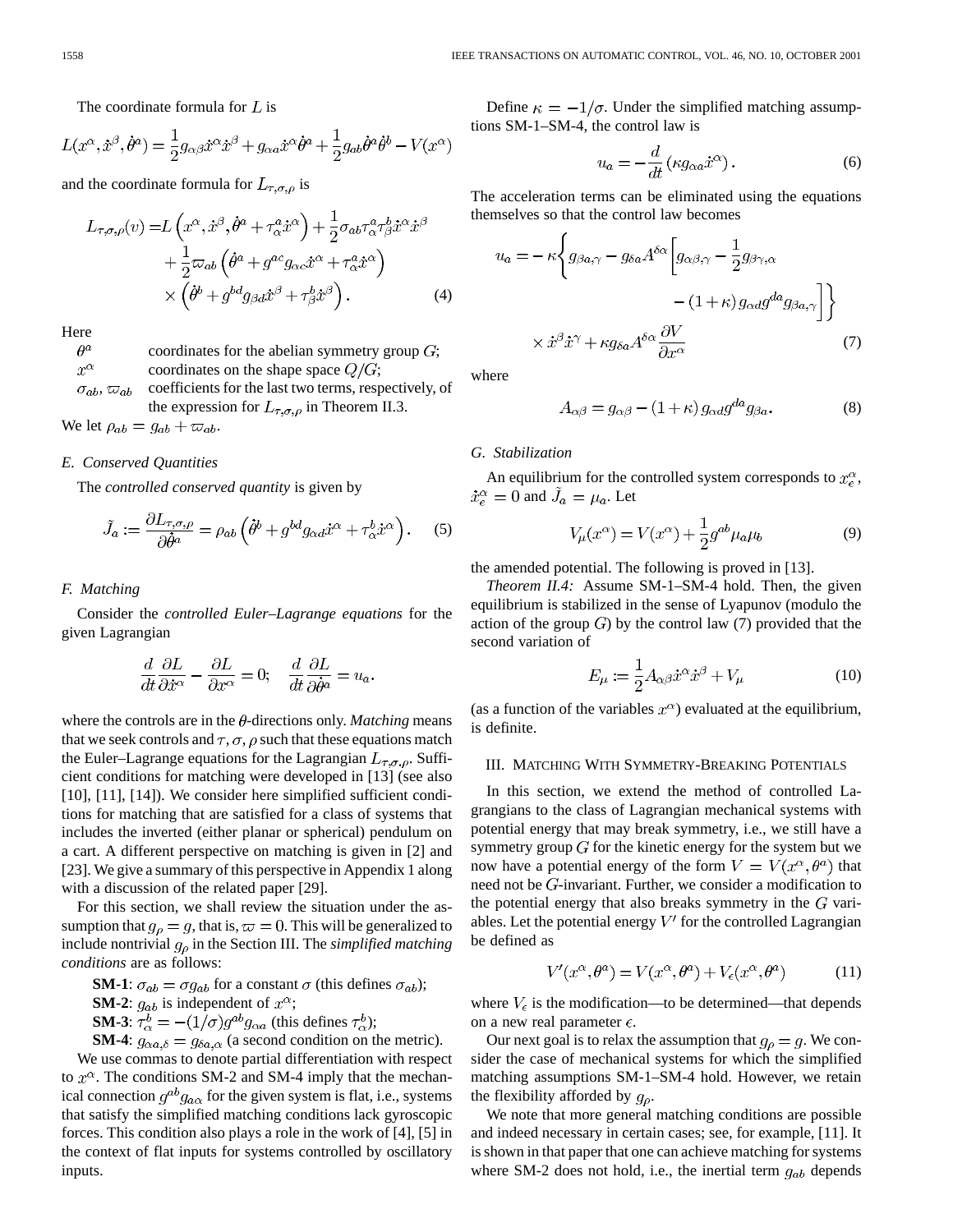on  $x^{\alpha}$ . This is necessary for analyzing the pendulum on a rotor arm, for example. In this situation  $g_{\rho}$  is not taken to be equal to  $g$ . A similar situation arises in the case of a system where the configuration space is a nonabelian group crossed with an abelian group, for example, the satellite with momentum wheel, see [10] and [14].

We consider  $g_{\rho} = \rho g_{ab}$  where  $\rho$  is a scalar constant. The controlled Lagrangian takes the form

$$
L_{\tau,\sigma,\rho,\epsilon}(v) = L_{\tau,\sigma}(v) + \frac{1}{2}(\rho - 1)g_{ab}\left(\dot{\theta}^a + g^{ac}g_{\alpha c}\dot{x}^\alpha + \tau_\alpha^a\dot{x}^\alpha\right) \times \left(\dot{\theta}^b + g^{bd}g_{\beta d}\dot{x}^\beta + \tau_\beta^b\dot{x}^\beta\right) - V_\epsilon(x^\alpha, \theta^a)
$$
(12)

where  $L_{\tau,\sigma}(v)=L\left(x^{\alpha},\dot{x}^{\beta},\theta^{a},\dot{\theta}^{a}+\tau^{a}_{\alpha}\dot{x}^{\alpha}\right)+(1/2)\sigma g_{ab}\tau^{a}_{\alpha}\tau^{b}_{\beta}$  $\dot{x}^{\alpha}\dot{x}^{\beta}$ .

# *A. The Conservation Law and Control Law*

The conjugate momenta  $\tilde{J}_a$  to  $\theta^a$  is

$$
\tilde{J}_a = \frac{\partial L_{\tau,\sigma,\rho,\epsilon}}{\partial \dot{\theta}^a} = \rho g_{ab} \left( \dot{\theta}^b + g^{bd} g_{\alpha d} \dot{x}^\alpha + \tau^b_\alpha \dot{x}^\alpha \right). \tag{13}
$$

The new Euler–Lagrange equations in the  $\theta^a$  variables are

$$
\frac{d}{dt}\left(\frac{\partial L_{\tau,\sigma,\rho,\epsilon}}{\partial \dot{\theta}^a}\right) + \frac{\partial V}{\partial \theta^a} + \frac{\partial V_{\epsilon}}{\partial \theta^a} = 0
$$

Comparing this equation to our controlled  $\theta^a$  equation, i.e.,

$$
\frac{d}{dt}\left(\frac{\partial L}{\partial \dot{\theta}^a}\right) + \frac{\partial V}{\partial \theta^a} = u_a
$$

the control law can be read off as

$$
u_{a} = \frac{d}{dt} \left( \frac{\partial L}{\partial \dot{\theta}^{a}} - \frac{1}{\rho} \frac{\partial L_{\tau,\sigma,\rho}}{\partial \dot{\theta}^{a}} \right) + \frac{\rho - 1}{\rho} \frac{\partial V}{\partial \theta^{a}} - \frac{1}{\rho} \frac{\partial V_{\epsilon}}{\partial \theta^{a}}
$$
  
= 
$$
- \frac{d}{dt} (g_{ab} \tau_{\alpha}^{b} \dot{x}^{\alpha}) + \frac{\rho - 1}{\rho} \frac{\partial V}{\partial \theta^{a}} - \frac{1}{\rho} \frac{\partial V_{\epsilon}}{\partial \theta^{a}}.
$$
(14)

#### *B. Matching the -Euler–Lagrange Equations*

The next step is to determine conditions so that the Euler–Lagrange equations in the  $x^{\alpha}$  variables match.

Given a Lagrangian L in the variables  $(x^{\alpha}, \dot{x}^{\beta})$ , we let

$$
\mathcal{E}_x(L) := \frac{d}{dt} \frac{\partial L}{\partial \dot{x}^\alpha} - \frac{\partial L}{\partial x^\alpha}
$$

denote the corresponding *Euler–Lagrange operator*. We now seek conditions under which the controlled equations for the Lagrangian  $L$  imply that

$$
\mathcal{E}_x(L_{\tau,\sigma,\rho,\epsilon}) = \frac{d}{dt} \frac{\partial L_{\tau,\sigma,\rho,\epsilon}}{\partial \dot{x}^\alpha} - \frac{\partial L_{\tau,\sigma,\rho,\epsilon}}{\partial x^\alpha} = 0.
$$

This is the condition we need for matching the complete set of controlled Euler–Lagrange equations with the Euler–Lagrange equations for the controlled Lagrangian.

Using (12) and (13), we compute that

$$
\mathcal{E}_{x}(L_{\tau,\sigma,\rho,\epsilon}) = \mathcal{E}_{x}(L_{\tau,\sigma}) + \frac{\rho - 1}{\rho} \frac{d}{dt} \left( \tilde{J}_{b}(g^{bd}g_{\alpha d} + \tau_{\alpha}^{b}) \right)
$$

$$
- \frac{\rho - 1}{\rho} \tilde{J}_{b}(g^{bd}g_{\beta d,\alpha} + \tau_{\beta,\alpha}^{b}) \dot{x}^{\beta} + \frac{\partial V_{\epsilon}}{\partial x^{\alpha}}
$$

$$
= \mathcal{E}_{x}(L_{\tau,\sigma}) + \frac{\rho - 1}{\rho} \left( g^{bd}g_{\alpha d} + \tau_{\alpha}^{b} \right) \tilde{J}_{b}
$$

$$
+ \frac{\rho - 1}{\rho} \tilde{J}_{b}(g^{bd}g_{\alpha d,\beta} + \tau_{\alpha,\beta}^{b}) \dot{x}^{\beta}
$$

$$
- \frac{\rho - 1}{\rho} \tilde{J}_{b}(g^{bd}g_{\beta d,\alpha} + \tau_{\beta,\alpha}^{b}) \dot{x}^{\beta} + \frac{\partial V_{\epsilon}}{\partial x^{\alpha}}
$$

$$
= \mathcal{E}_{x}(L_{\tau,\sigma}) + \frac{\rho - 1}{\rho} \left( g^{bd}g_{\alpha d} + \tau_{\alpha}^{b} \right) \tilde{J}_{b} + \frac{\partial V_{\epsilon}}{\partial x^{\alpha}}
$$

where the last equality follows by the simplified matching assumptions. Using the calculation of  $\mathcal{E}_x(L_{\tau,\sigma})$  from [13], we compute

$$
\mathcal{E}_{x}(L_{\tau,\sigma,\rho,\epsilon}) = \frac{1}{\rho} \tilde{J}_{a}\tau_{\alpha}^{a} + \frac{\partial V_{\epsilon}}{\partial x^{\alpha}} + \frac{\rho - 1}{\rho} \left( g^{ad}g_{\alpha d} + \tau_{\alpha}^{a} \right) \tilde{J}_{a}
$$
  
\n
$$
= -\frac{\partial V'}{\partial \theta^{a}} \left( \frac{1}{\rho} \tau_{\alpha}^{a} + \frac{\rho - 1}{\rho} \left( g^{ad}g_{\alpha d} + \tau_{\alpha}^{a} \right) \right)
$$
  
\n
$$
+ \frac{\partial V_{\epsilon}}{\partial x^{\alpha}}
$$
  
\n
$$
= -\frac{\partial V'}{\partial \theta^{a}} \left( \tau_{\alpha}^{a} + \frac{\rho - 1}{\rho} g^{ad}g_{\alpha d} \right) + \frac{\partial V_{\epsilon}}{\partial x^{\alpha}}
$$
  
\n
$$
= -\frac{\partial V'}{\partial \theta^{a}} \left( -\frac{1}{\sigma} + \frac{\rho - 1}{\rho} \right) g^{ad}g_{\alpha d} + \frac{\partial V_{\epsilon}}{\partial x^{\alpha}}.
$$
\n(15)

We define a new matching condition as follows: **SM-5***.* The potential  $V$  satisfies

$$
\frac{\partial^2 V}{\partial x^{\alpha} \partial \theta^{a}} g^{ad} g_{\beta d} = \frac{\partial^2 V}{\partial x^{\beta} \partial \theta^{a}} g^{ad} g_{\alpha d}.
$$

In Section V, it is shown that SM-5 is the necessary and sufficient condition for the existence of the solution  $V_{\epsilon}$  to the following PDE

$$
-\left(\frac{\partial V}{\partial \theta^a} + \frac{\partial V_{\epsilon}}{\partial \theta^a}\right)\left(-\frac{1}{\sigma} + \frac{\rho - 1}{\rho}\right)g^{ad}g_{\alpha d} + \frac{\partial V_{\epsilon}}{\partial x^{\alpha}} = 0 \tag{16}
$$

which makes  $\mathcal{E}_x(L_{\tau,\sigma,\rho,\epsilon}) = 0$  in (15).

With respect to (16), we note that for  $V_{\epsilon} = 0$  and V independent of  $\theta$ , there is no condition on  $\rho$ . This is because in the special matching situation discussed here  $\rho$  is not needed when there is no symmetry breaking. As discussed at the beginning of the section, however, for more general inertia matrices,  $\rho$  is needed for matching even in the presence of symmetry (see [11]). In this case, condition (16) will need to be modified. A more general matching condition in the presence of a potential was given in [2] and [23]. The above computations prove the following theorem, which gives sufficient conditions for matching with symmetry-breaking potentials.

*Theorem III.1 (Matching With Potential Shaping):* Under Assumptions SM-1, SM-2, SM-3, SM-4, and SM-5, the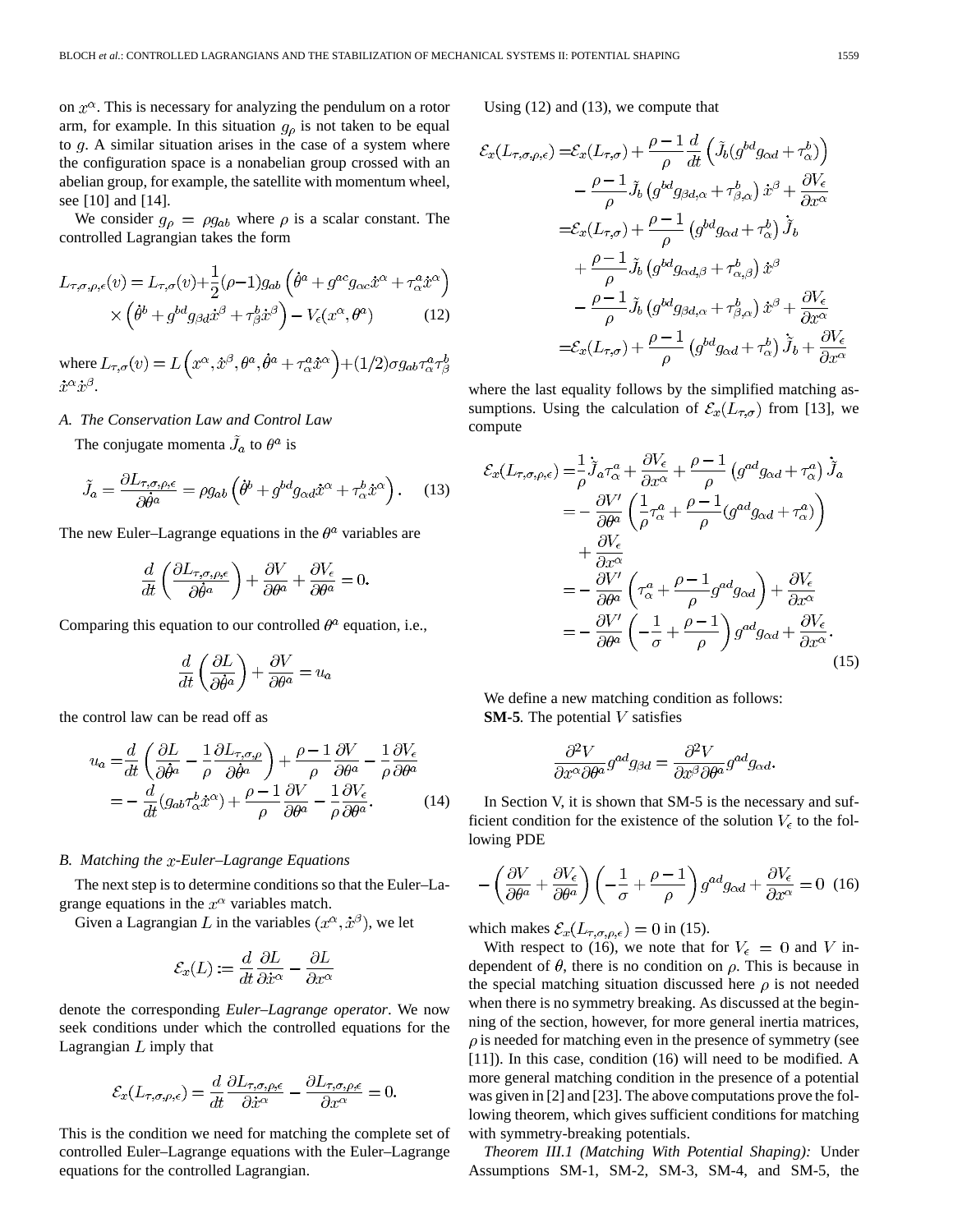Euler–Lagrange equations for the controlled Lagrangian  $L_{\tau,\sigma,\rho,\epsilon}$  coincide with the controlled Euler–Lagrange equations.

Next, we consider stabilization and recompute the stabilizing control law given by (14) as a function of positions and velocities only (i.e., we eliminate acceleration terms).

# IV. STABILIZATION WITH SYMMETRY-BREAKING POTENTIALS

In the case that the conditions for Theorem III.1 are satisfied, the energy function  $E_{\tau,\sigma,\rho,\epsilon}$  for the controlled Lagrangian  $L_{\tau,\sigma,\rho,\epsilon}$ , that is, the energy function associated to the closed-loop system, can be used as a Lyapunov function. In particular, we use it to assign the remaining freedom in  $\sigma$ ,  $\rho$  and  $\epsilon$  to guarantee stability of an equilibrium of interest. Notice that any equilibrium necessarily has the form  $(x^{\alpha},\theta^a,\dot{x}^{\alpha},\dot{\theta}^a)=(x_e^{\alpha},\theta_e^a,0,0).$ 

We note that in this paper, we achieve stabilization of an equilibrium for the system, i.e., a fixed point for the flow in the full phase space. This is in contrast to the situation in [13] where we considered stabilization of systems modulo the symmetry group, i.e., stabilization of a *relative equilibrium*.

#### *A. Conditions for Stabilization*

We compute  $E_{\tau,\sigma,\rho,\epsilon}$ :

$$
E_{\tau,\sigma,\rho,\epsilon} = \frac{\partial L_{\tau,\sigma,\rho,\epsilon}}{\partial \dot{x}^{\alpha}} \dot{x}^{\alpha} + \frac{\partial L_{\tau,\sigma,\rho,\epsilon}}{\partial \dot{\theta}^{a}} \dot{\theta}^{a} - L_{\tau,\sigma,\rho,\epsilon}
$$
  
\n
$$
= \frac{1}{2} g_{\alpha\beta} \dot{x}^{\alpha} \dot{x}^{\beta} + g_{\alpha a} \dot{x}^{\alpha} \left( \dot{\theta}^{a} + \tau_{\beta}^{a} \dot{x}^{\beta} \right)
$$
  
\n
$$
+ \frac{1}{2} g_{ab} \left( \dot{\theta}^{a} + \tau_{\alpha}^{a} \dot{x}^{\alpha} \right) \left( \dot{\theta}^{b} + \tau_{\beta}^{b} \dot{x}^{\beta} \right)
$$
  
\n
$$
+ \frac{1}{2} \sigma g_{ab} \tau_{\alpha}^{a} \tau_{\beta}^{b} \dot{x}^{\alpha} \dot{x}^{\beta}
$$
  
\n
$$
+ \frac{1}{2} (\rho - 1) g_{ab} \left( \dot{\theta}^{a} + g^{ac} g_{\alpha c} \dot{x}^{\alpha} + \tau_{\alpha}^{a} \dot{x}^{\alpha} \right)
$$
  
\n
$$
\times \left( \dot{\theta}^{b} + g^{bd} g_{\beta d} \dot{x}^{\beta} + \tau_{\beta}^{b} \dot{x}^{\beta} \right) + V'(x^{\alpha}, \theta^{a}).
$$
\n(17)

The Lagrange–Dirichlet Theorem then gives the following sufficient conditions for Lyapunov stability.

*Theorem IV.1 (Lyapunov Stability and Potential Shaping):* Assume SM-1–SM-5 hold. The equilibrium defined by  $(x_e^{\alpha}, \theta_e^a, 0, 0)$  is Lyapunov stable if it is a critical point of V' and if the second derivative of  $E_{\tau,\sigma,\rho,\epsilon}$  evaluated at the equilibrium is definite.

#### *B. Conditions for Asymptotic Stabilization*

To achieve asymptotic stability, we add a dissipative control term, i.e.,

$$
u_a = u_a^{\text{cons}} + \frac{1}{\rho} u_a^{\text{diss}}
$$

where

$$
u_a^{\text{cons}} = -\frac{d}{dt} \left( g_{ab} \tau_\alpha^b \dot{x}^\alpha \right) + \frac{\rho - 1}{\rho} \frac{\partial V}{\partial \theta^a} - \frac{1}{\rho} \frac{\partial V_\epsilon}{\partial \theta^a}
$$

The Euler–Lagrange equations in terms of the CL are

$$
\frac{d}{dt}\frac{\partial L_{\tau,\sigma,\rho,\epsilon}}{\partial \dot{x}^{\alpha}} - \frac{\partial L_{\tau,\sigma,\rho,\epsilon}}{\partial x^{\alpha}} = \left(-\frac{1}{\sigma} + \frac{\rho - 1}{\rho}\right)g^{ad}g_{\alpha d}u_{a}^{\text{diss}}
$$
\n
$$
\frac{d}{dt}\frac{\partial L_{\tau,\sigma,\rho,\epsilon}}{\partial \dot{\theta}^{a}} - \frac{\partial L_{\tau,\sigma,\rho,\epsilon}}{\partial \theta^{a}} = u_{a}^{\text{diss}}.
$$
\n(18)

Note that the right-hand sides of (18) are identically zero in the absence of a dissipative control as it should be by matching. The parameters in the controlled Lagrangian are chosen to achieve nonlinear (but not asymptotic) stability. One computes that

$$
\frac{d}{dt} E_{\tau,\sigma,\rho,\epsilon} = \left( \frac{d}{dt} \left( \frac{\partial L_{\tau,\sigma,\rho,\epsilon}}{\partial \dot{\theta}^a} \right) - \frac{\partial L_{\tau,\sigma,\rho,\epsilon}}{\partial \theta^a} \right) \dot{\theta}^a \n+ \left( \frac{d}{dt} \left( \frac{\partial L_{\tau,\sigma,\rho,\epsilon}}{\partial \dot{x}^\alpha} \right) - \frac{\partial L_{\tau,\sigma,\rho,\epsilon}}{\partial x^\alpha} \right) \dot{x}^\alpha \n= \left( \dot{\theta}^a + \left( -\frac{1}{\sigma} + \frac{\rho - 1}{\rho} \right) g^{ad} g_{\alpha d} \dot{x}^\alpha \right) u_a^{\text{diss}}.
$$
\n(19)

Therefore, we can choose

$$
u_a^{\text{diss}} = c_a^d g_{bd} \left( \dot{\theta}^b + \left( -\frac{1}{\sigma} + \frac{\rho - 1}{\rho} \right) g^{be} g_{\alpha e} \dot{x}^\alpha \right). \tag{20}
$$

Here,  $(c_a^d)$  is a control gain matrix, which is chosen to be positive (resp. negative) definite if the equilibrium is a maximum (resp. minimum) of  $E_{\tau,\sigma,\rho,\epsilon}$ ; the matrix  $(c_a^d)$  may depend on  $(x^\alpha, \theta^a)$ . This choice of control gives

$$
\frac{d}{dt} E_{\tau,\sigma,\rho,\epsilon} = c_a^d g_{bd} \left( \dot{\theta}^a + \left( -\frac{1}{\sigma} + \frac{\rho - 1}{\rho} \right) g^{ae} g_{\alpha e} \dot{x}^{\alpha} \right) \times \left( \dot{\theta}^b + \left( -\frac{1}{\sigma} + \frac{\rho - 1}{\rho} \right) g^{be} g_{\beta e} \dot{x}^{\beta} \right).
$$

To get asymptotic stability of the equilibrium, we will use LaSalle's invariance principle. From the above, we see that  $d(E_{\tau,\sigma,\rho,\epsilon})/dt$  vanishes on the set M defined by

$$
u_a^{\text{diss}} = c_a^d \frac{1}{\rho} (\tilde{J}_d - g_{\alpha d} \dot{x}^\alpha) = 0.
$$

*Theorem IV.2 (Asymptotic Stabilization):* Assume that the hypotheses of the Stabilization Theorem IV.1 as well as the assumptions SM-1–SM-5 hold. In addition, assume that  $M$  consists only of equilibria and that the dissipative control law is chosen as in (20). Then, the given equilibrium is asymptotically stable.

We investigate specific conditions under which the hypotheses of this theorem can be verified in Section V.

We again define  $\kappa = -1/\sigma$ . The total control  $u_a$  is

$$
u_a = u_a^{\text{cons}} + \frac{1}{\rho} u_a^{\text{diss}} = -\frac{d}{dt} (\kappa g_{\alpha a} \dot{x}^{\alpha}) + w_a. \tag{21}
$$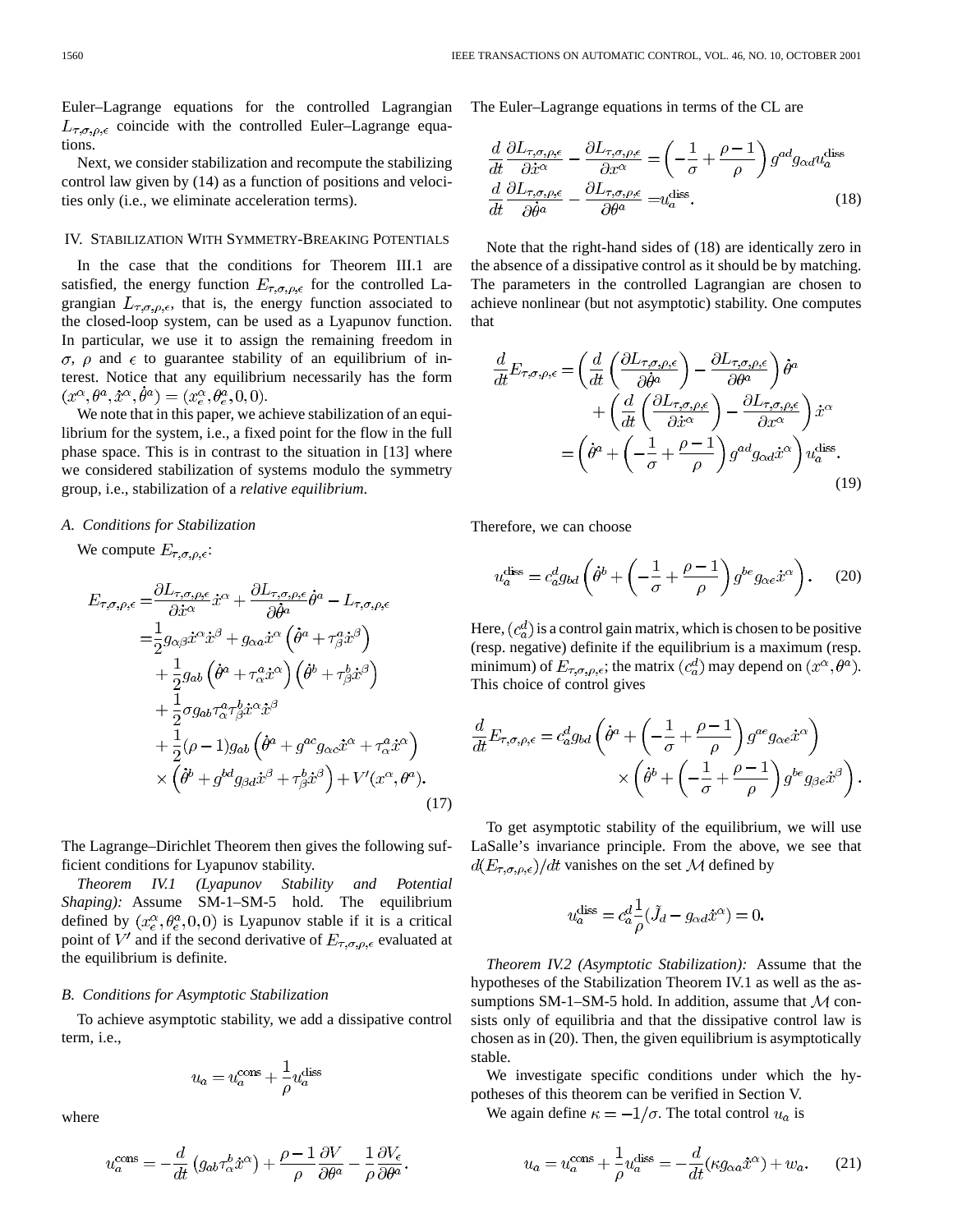where

$$
w_a = \frac{\rho - 1}{\rho} \frac{\partial V}{\partial \theta^a} - \frac{1}{\rho} \frac{\partial V_{\epsilon}}{\partial \theta^a} + \frac{1}{\rho} u_a^{\text{diss}}.
$$

This control law is the sum of our original stabilizing control law without symmetry breaking (6) plus the potential modification and the dissipation term.

Using the same procedure as in [13], we can eliminate accelerations in the control law expression. We compute

$$
u_{a} = (\text{rhs of } (7)) + \kappa g_{\delta a} A^{\delta \alpha} \frac{1}{\rho} g_{\alpha d} g^{db}
$$
  
\n
$$
\times \left( -\frac{\partial V'}{\partial \theta^{b}} + u_{b}^{\text{diss}} \right) + w_{a}
$$
  
\n
$$
= -\kappa \left\{ g_{\beta a, \gamma} - g_{\delta a} A^{\delta \alpha} \left[ g_{\alpha \beta, \gamma} - \frac{1}{2} g_{\beta \gamma, \alpha} - (1 + \kappa) g_{\alpha d} g^{da} g_{\beta a, \gamma} \right] \right\} \dot{x}^{\beta} \dot{x}^{\gamma}
$$
  
\n
$$
+ \kappa g_{\delta a} A^{\delta \alpha} \frac{\partial V}{\partial x^{\alpha}} + \frac{\partial V}{\partial \theta^{a}}
$$
  
\n
$$
- \frac{1}{\rho} \left( 1 + \kappa g_{\delta a} A^{\delta \alpha} g_{\alpha d} g^{db} \right) \frac{\partial V'}{\partial \theta^{a}}
$$
  
\n
$$
+ \frac{1}{\rho} \left( 1 + \kappa g_{\delta a} A^{\delta \alpha} g_{\alpha d} g^{db} \right) u_{b}^{\text{diss}}.
$$
 (22)

# V. ASYMPTOTIC STABILIZATION WITH SYMMETRY-BREAKING **POTENTIALS**

In Section IV, we derived a general result on stability, which depends on the invariant set  $M$  in Theorem IV.2 consisting only of equilibria. In this section we give sufficient conditions for this to hold.

#### *A. Notation*

When we say a function  $f$  has a maximum or a minimum at  $x$ , we will mean that it is a local maximum or a local minimum and that  $x$  is a nondegenerate critical point of  $f$ .

We begin by deriving an integrability condition for the PDE in (16). Let  $(x_e^{\alpha}, \theta_e^{\alpha}, 0, 0) \in TQ$  be the equilibrium of interest. When there is no confusion, we sometimes omit the indices  $\alpha, \beta, \ldots$  or  $a, b, \ldots$  in the coordinate expression of points. By SM-2, SM-4, and the Poincaré Lemma, for each  $a$  the one form  $g^{ac}g_{\alpha c}dx^{\alpha}$  is closed and hence locally exact. (Recall that local exactness of this form is equivalent to the fact that the mechanical connection  $g^{ab}g_{a\alpha}$  is flat.)

Therefore, there is a function  $h: U \to g$  for an open subset  $U$  in  $S$  such that

$$
\frac{\partial h^a}{\partial x^\alpha} = \left(\frac{\rho - 1}{\rho} - \frac{1}{\sigma}\right) g^{ac} g_{\alpha c} \quad \text{with} \quad h^a(x_e) = 0. \tag{23}
$$

We introduce a new coordinate chart for  $Q$  as follows:

$$
(x^{\alpha}, y^{a}) = (x^{\alpha}, \theta^{a} + h^{a}(x^{\alpha})). \tag{24}
$$

This coordinate change induces the following new local coordinates for  $TQ$ :

$$
(x^{\alpha}, y^{a}, \dot{x}^{\alpha}, \dot{y}^{a}) = \left(x^{\alpha}, \theta^{a} + h^{a}(x^{\alpha}), \dot{x}^{\alpha}, \dot{\theta}^{a} + \frac{\partial h^{a}}{\partial x^{\beta}} \dot{x}^{\beta}\right).
$$
\n(25)

Notice that this change of coordinates fixes the equilibrium  $(x_e, \theta_e, 0, 0)$ , i.e.,  $(x_e^{\alpha}, \theta_e^{\alpha}, 0, 0) = (x_e^{\alpha}, y_e^{\alpha}, 0, 0)$ .

In the new coordinates, the PDE (16) becomes

$$
\frac{\partial V_{\epsilon}}{\partial x^{\alpha}} = \frac{\partial V}{\partial y^{a}} \frac{\partial h^{a}}{\partial x^{\alpha}}.
$$
 (26)

Assume that we have a solution  $V_{\epsilon}$  to this PDE. Then, the mixed partials of  $V_{\epsilon}$  should be equal, i.e.,

$$
\frac{\partial}{\partial x^{\alpha}} \left( \frac{\partial V}{\partial y^{a}} \frac{\partial h^{a}}{\partial x^{\beta}} \right) = \frac{\partial}{\partial x^{\beta}} \left( \frac{\partial V}{\partial y^{a}} \frac{\partial h^{a}}{\partial x^{\alpha}} \right). \tag{27}
$$

Therefore, (27) becomes a necessary condition for the integrability of the PDE (16).

Now assume that (27) holds. Then, by using the vector calculus, we derive the following solution to the PDE in (26):

$$
V_{\epsilon}(x^{\alpha}, y^a) = \int_C \frac{\partial V}{\partial y^a} \frac{\partial h^a}{\partial x^{\alpha}} dx^{\alpha} + \tilde{V}_{\epsilon}(y^a)
$$

where  $\tilde{V}_{\epsilon}$  is an arbitrary function. We define the curve C as follows. Fix  $(x_e^{\alpha}) \in S$ . For each  $(x^{\alpha}, y^{\alpha}) \in S \times G$ , we choose any curve  $C \in S \times \{(y^a)\}\$ ioining  $(x_e^{\alpha}, y^a)$  and  $(x^{\alpha}, y^a)$ . Then, the integration is path-independent by (27) and Stokes' Theorem (we regard  $(\partial V/\partial y^a)(\partial h^a/\partial x^\alpha)dx^\alpha$  as a  $y^a$ -dependent one-form on  $S$ ). In the old coordinates, (27) is expressed as

$$
\frac{\partial^2 V}{\partial x^{\alpha} \partial \theta^a} g^{ad} g_{\beta d} = \frac{\partial^2 V}{\partial x^{\beta} \partial \theta^a} g^{ad} g_{\alpha d} \tag{28}
$$

which is Assumption SM-5. Thus, Assumption SM-5 is a necessary and sufficient condition for the integrability of the PDE (16). In particular, when  $V$  is of the form

$$
V(x^{\alpha}, \theta^{a}) = V_1(x^{\alpha}) + V_2(\theta^{a})
$$
  
=  $V_1(x^{\alpha}) + V_2(y^a - h^a(x^{\alpha}))$ 

(28) is satisfied and the solution  $V_{\epsilon}$  is given by

$$
V_{\epsilon}(x^{\alpha}, y^{a}) = -V_{2}(y^{a} - h^{a}(x^{\alpha})) + \tilde{V}_{\epsilon}(y^{a})
$$
 (29)

where  $\tilde{V}_{\epsilon}$  is an *arbitrary* function.

#### *B. Kinetic and Potential Shaping*

First, we consider kinetic shaping. By definition of the new metric, we can express the kinetic energy as follows (see [13] for additional details):

$$
K_{\tau,\sigma,\rho}(v_q) = \frac{1}{2} A_{\alpha\beta} \dot{x}^\alpha \dot{x}^\beta + \frac{1}{2} \rho g_{ab} \zeta^a \zeta^b, \qquad (30)
$$

where  $\zeta^a = \dot{y}^a + (1/\rho)g^{ab}g_{\alpha b}\dot{x}^{\alpha}$  and  $A_{\alpha\beta} = g_{\alpha\beta} - (1 1/\sigma)g_{\alpha d}g^{da}g_{\alpha\beta}$  where the latter is the same as in (8). Notice that the vertical part of the kinetic energy can be made negative definite or positive definite in the new vertical space  $Ver_{\tau}$ depending on the sign of  $\rho$  since  $(g_{ab})$  is a positive–definite matrix. To have control of the horizontal part of the kinetic energy, we make the following assumption.

**SM-6** The matrix  $(g_{a\alpha}(x_e^{\alpha}))$  is one-to-one.

SM-6 requires that the mechanical connection as a map be injective. It is equivalent to the ( *locally* ) *strong inertial coupling property* in [36] and the *internal/external convertible system* in [20].

Note that SM-6 requires that  $\dim G \ge \dim S$ . That is, the number of actuated directions is larger than or equal to the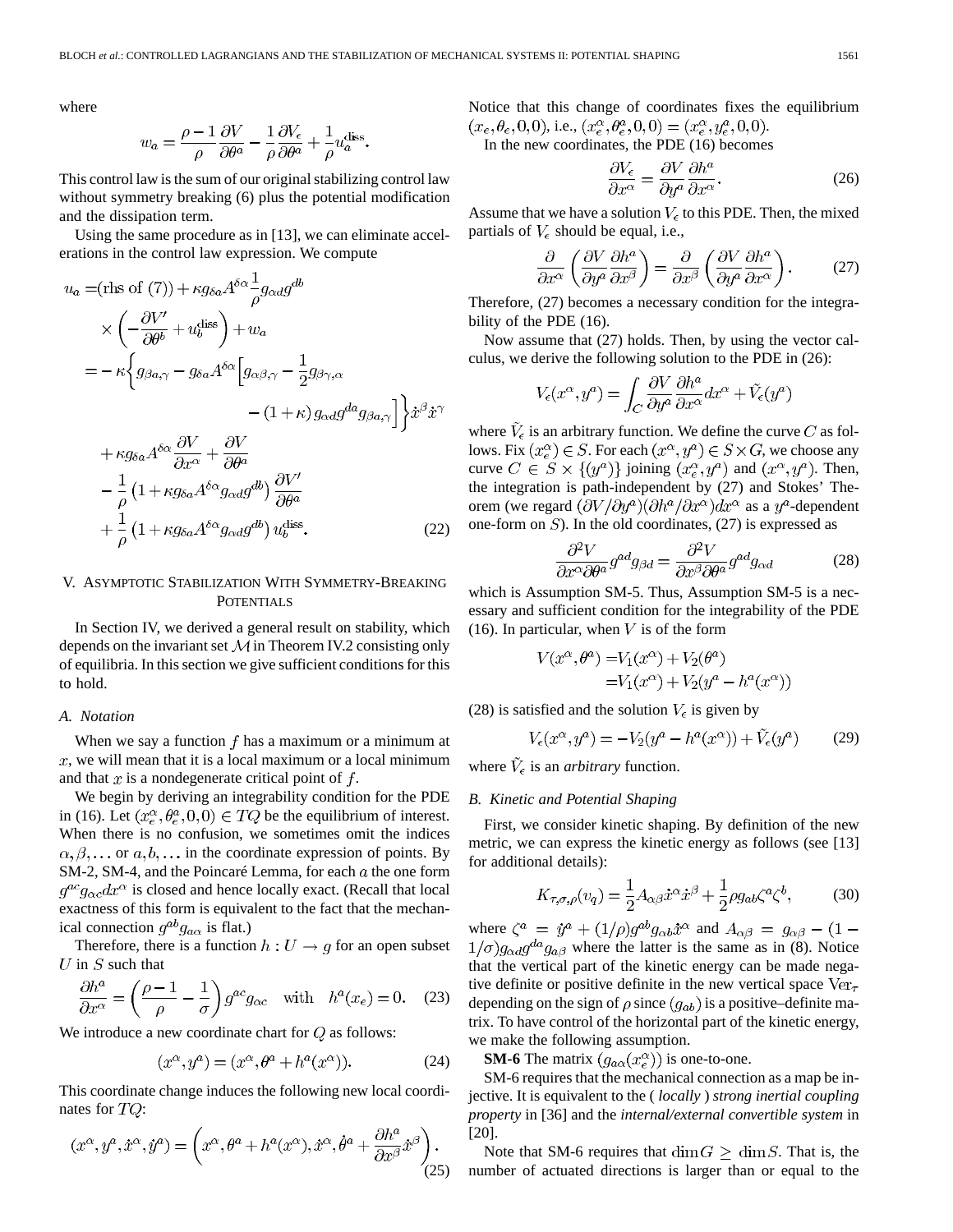number of unactuated directions. By positive–definiteness of the matrix  $(g_{ab})$  and SM-6, the matrix  $(g_{\alpha d}g^{da}g_{\beta a})$  is positive definite at  $x_e^{\alpha}$ . Using the standard simultaneous diagonalization technique in linear algebra, one sees that the matrix  $A_{\alpha\beta}$ becomes negative–definite at  $x_e^{\alpha}$  if

$$
1 - \frac{1}{\sigma} > \max\left\{\lambda \left| \det \left(g_{\alpha\beta} - \lambda g_{\alpha a} g^{ab} g_{b\beta}\right)\right|_{x=x_e} = 0\right\}.
$$
 (31)

Then, by continuity the matrix  $A_{\alpha\beta}$  is negative definite in a neighborhood of  $x_e^{\alpha}$ . Also, it can be made positive–definite if  $\sigma$  satisfies

$$
1 - \frac{1}{\sigma} < \min \left\{ \lambda \left| \det \left( g_{\alpha\beta} - \lambda g_{\alpha a} g^{ab} g_{b\beta} \right) \right|_{x=x_e} = 0 \right\}.
$$

Thus, we have complete control over the shape of the kinetic energy under condition SM-6.

In this section we are interested in the system whose potential energy is of the following form.

**SM-5'** The potential  $V(x^{\alpha}, \theta^{\alpha})$  is of the form

$$
V(x^{\alpha}, \theta^{a}) = V_1(x^{\alpha}) + V_2(\theta^{a})
$$
\n(32)

where  $V_1$  has a maximum at  $(x^{\alpha}) = (x^{\alpha}_e)$ .

As shown above, this form of potential  $V$  satisfies SM-5 with  $V_{\epsilon}$  given by (29). The potential  $V'$  for the controlled Lagrangian is given in the new coordinates by

$$
V'(x^{\alpha}, y^a) = V_1(x^{\alpha}) + \tilde{V}_e(y^a)
$$
 (33)

where  $\tilde{V}_{\epsilon}$  is an arbitrary function on G. When the given potential is of the form SM-5', then potential shaping alone cannot handle this problem (see [24], [25], and [40] for an account of the potential shaping approach).

The controlled Lagrangian  $L_{\tau,\sigma,\rho,\epsilon}$  has the following form in the new coordinates:

$$
L_{\tau,\sigma,\rho,\epsilon} = \frac{1}{2} \left( g_{\alpha\beta} - \left( \frac{\rho - 1}{\rho} - \frac{1}{\sigma} \right) g^{ab} g_{\alpha a} g_{\beta b} \right) \dot{x}^{\alpha} \dot{x}^{\beta} + g_{\alpha a} \dot{x}^{\alpha} \dot{y}^{a} + \frac{1}{2} \rho g_{ab} \dot{y}^{a} \dot{y}^{b} - V_1(x^{\alpha}) - \tilde{V}_{\epsilon}(y^{a})
$$
(34)

while the Euler–Lagrange (18) take the form

$$
\frac{d}{dt}\frac{\partial L_{\tau,\sigma,\rho,\epsilon}}{\partial \dot{x}^{\alpha}} - \frac{\partial L_{\tau,\sigma,\rho,\epsilon}}{\partial x^{\alpha}} = 0, \n\frac{d}{dt}\frac{\partial L_{\tau,\sigma,\rho,\epsilon}}{\partial \dot{y}^a} - \frac{\partial L_{\tau,\sigma,\rho,\epsilon}}{\partial y^a} = u_a^{\text{diss}}.
$$
\n(35)

This shows that the coordinate change makes the controlled Lagrangian problem with the dissipative input look exactly like the original Lagrangian problem with a general input. That is, the two Lagrangian systems  $(L, u)$  and  $(L_{\tau, \sigma, \rho, \epsilon}, u^{\text{diss}})$  are feedback equivalent.

The controlled energy,  $E_{\tau,\sigma,\rho,\epsilon}$ , may be written as

$$
E_{\tau,\sigma,\rho,\epsilon} = K_{\tau,\sigma,\rho} + V_1(x^{\alpha}) + \tilde{V}_{\epsilon}(y^a). \tag{36}
$$

We want to use  $E_{\tau,\sigma,\rho,\epsilon}$  as a Lyapunov function. Because  $V_1(x^{\alpha})$  has a maximum at  $x^{\alpha} = x_e^{\alpha}$ , it is appropriate to make  $E^{\sim}_{\tau,\sigma,\rho,\epsilon}$  have a maximum at  $(x^{\alpha}, y^{\alpha}, x^{\alpha}, y^{\alpha}) = (x^{\alpha}_{\epsilon}, y^{\alpha}_{\epsilon}, 0, 0).$ Choose any  $V_{\epsilon}(y^a)$  with a maximum at  $y^a = y^a_{\epsilon}$ . Usually a negative definite quadratic function will do. Then  $(x_e^{\alpha}, y_e^{\alpha}, 0, 0)$ becomes a critical point of  $E_{\tau,\sigma,\rho,\epsilon}$ . Next, we seek to make the second derivative of  $E_{\tau,\sigma,\rho,\epsilon}$  negative definite at  $(x_e^{\alpha}, y_e^a, 0, 0)$ . This second derivative is

$$
D^2 E_{\tau,\sigma,\rho,\epsilon}(x_e, y_e, 0, 0)
$$
  
= 
$$
\begin{pmatrix} \frac{\partial^2 V_1}{\partial x^\alpha \partial x^\beta}(x_e) & 0 & 0 \\ 0 & \frac{\partial^2 \tilde{V}_e}{\partial y^\alpha \partial y^\beta}(y_e) & 0 \\ 0 & 0 & D^2 K(x_e, y_e, 0, 0) \end{pmatrix}
$$

where  $D^2K$  denotes the second derivative of the kinetic energy part of the controlled energy in (36) with respect to  $(\dot{x}^{\alpha}, \dot{y}^{\alpha})$ . The first two diagonal blocks are already negative definite and by kinetic shaping we can make the last block  $D^2K(x_e^{\alpha}, y_e^{\alpha}, 0, 0)$  negative definite by choosing  $\rho < 0$  and  $\sigma$  satisfying (31). Therefore,  $E_{\tau,\sigma,\rho,\epsilon}$  has a maximum at  $(x_e^{\alpha}, y_e^{\alpha}, 0, 0)$ . Using (35) and (36),

$$
\frac{d}{dt}E_{\tau,\sigma,\rho,\epsilon}=u_a^{\mathrm{diss}}\dot{y}^a
$$

Define  $u^{\text{diss}}$  as follows:

$$
u_a^{\text{diss}} = c_a^d g_{bd} \dot{y}^b \tag{37}
$$

where  $(c_a^d)$  is a positive definite matrix in the  $(g_{ab})$  metric. (This definition is identical to (20)). Then,  $(x_e^{\alpha}, y_e^a, 0, 0)$  is an equilibrium of the closed-loop system and the time derivative of the controlled energy is given by

$$
\frac{d}{dt}E_{\tau,\sigma,\rho,\epsilon} = c_a^d g_{bd} \dot{y}^a \dot{y}^b \ge 0.
$$
\n(38)

Thus,  $(x_e^{\alpha}, y_e^a, 0, 0)$  becomes a Lyapunov stable equilibrium of the closed-loop system.

## *C. Asymptotic Stabilization*

Now we show that the equilibrium  $(x_e, y_e, 0, 0)$  is asymptotically stable. Since  $E_{\tau,\sigma,\rho,\epsilon}$  has a maximum at  $(x_e, y_e, 0, 0)$  and it is nondecreasing along the solution curve by (38), there is  $c \in \mathbb{R}$ such that the set

$$
\Omega_c = \{ z = (x^{\alpha}, y^a, \dot{x}^{\alpha}, \dot{y}^a) \in TQ \mid E_{\tau, \sigma, \rho, \epsilon}(z) \ge c \}
$$

is a nonempty, compact and positively invariant set. By compactness and positive invariance, integral curves starting in  $\Omega_c$ are defined and stay in  $\Omega_c$  for all  $t \geq 0$ .

Define

$$
\mathcal{E} = \left\{ z = (x^{\alpha}, y^a, \dot{x}^{\alpha}, \dot{y}^a) \in \Omega_c \left| \frac{d}{dt} E_{\tau, \sigma, \rho, \epsilon}(z) = 0 \right. \right\}
$$
  
=  $\{ z = (x^{\alpha}, y^a, \dot{x}^{\alpha}, \dot{y}^a) \in \Omega_c \mid \dot{y}^a = 0 \}$   
 $\mathcal{M}$  =the largest invariant subset of  $\mathcal{E}$ .

As in Section V, there is a function  $l: U \subset S \rightarrow g$  for an open subset U of S satisfying  $\partial l^a/\partial x^\alpha = g^{ac}g_{\alpha c}$ . Endow the Lie algebra g of the group G with the metric  $(g_{ab})$ . By shrinking  $\Omega_c$ , we may assume that U contains  $K_c := \tau_s \circ T \pi(\Omega_c)$  where  $\pi: Q \to S = Q/G$  is the G-principal bundle projection and  $\tau_s: TS \to S$  is the tangent bundle projection. Note that  $K_c$  is also compact in  $S$  since it is a continuous image of the compact set  $\Omega_c$ . Since l is a continuous function and  $K_c$  is compact, there is an  $M > 0$  such that

$$
||l(x^{\alpha})|| \le M \tag{39}
$$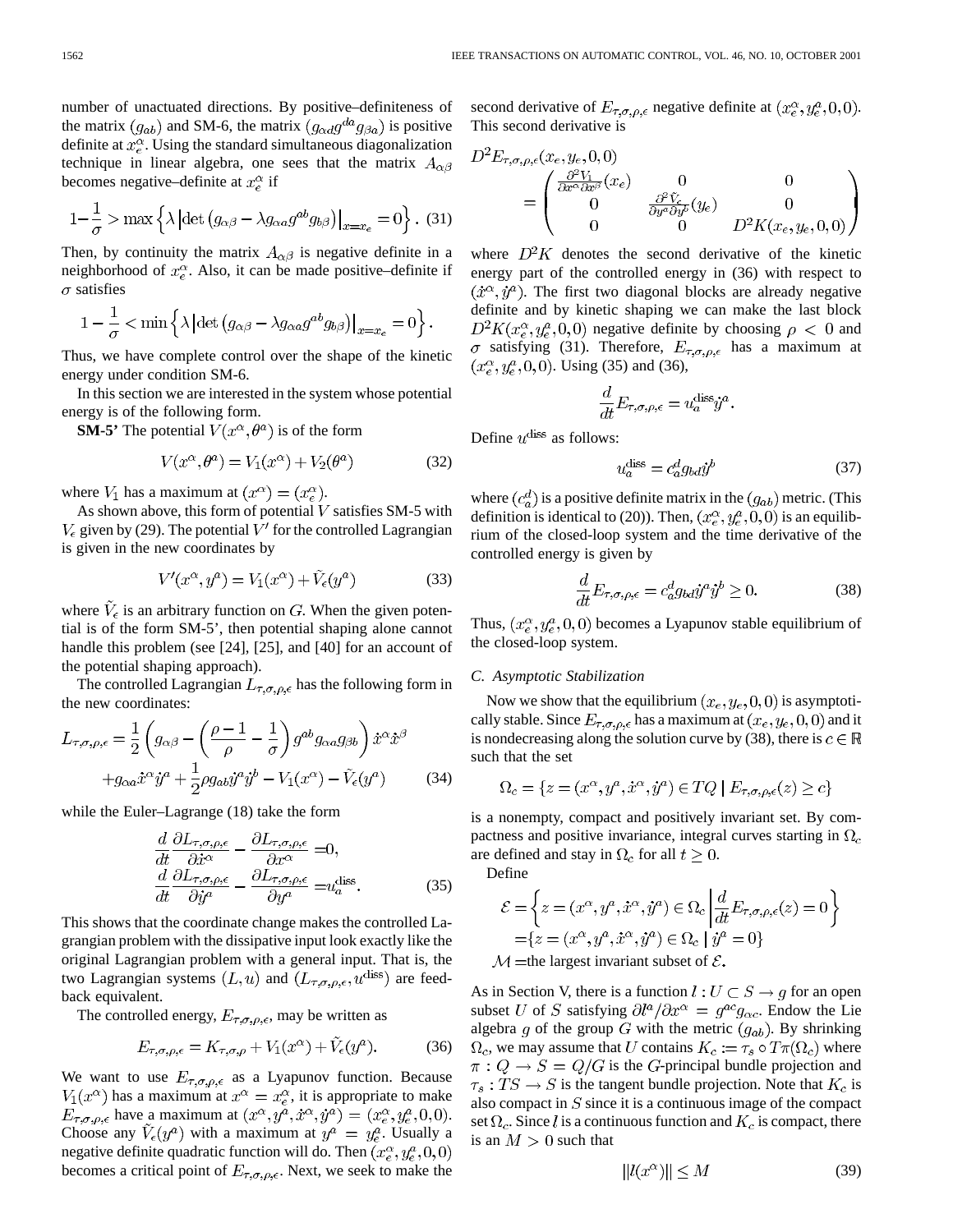for all  $(x^{\alpha}) \in K_c$ . Suppose  $z(t) = (x^{\alpha}(t), y^{\alpha}(t), \dot{x}^{\alpha}(t), \dot{y}^{\alpha}(t))$ is contained in M for all  $t \geq 0$ . Then we have

$$
y^{a}(t) = y^{a}(0), \quad \dot{y}^{a}(t) = 0 \tag{40}
$$

for all  $t \geq 0$  and

$$
x^{\alpha}(t) = \tau_s \circ T\pi(z(t)) \in K_c \tag{41}
$$

for all  $t > 0$ . Using (34), (35), and (37), we get the following Euler–Lagrange equation for the  $y^a$  variables:

$$
\frac{d}{dt}(g_{\alpha a}\dot{x}^{\alpha}) + \rho g_{ab}\ddot{y}^{b} + \frac{\partial \tilde{V}_{\epsilon}}{\partial y^{a}} = c_{a}^{d}g_{bd}\dot{y}^{b}.
$$

By (40), this becomes

$$
\frac{d}{dt}(g^{ac}g_{\alpha c}\dot{x}^{\alpha}) = -g^{ac}\frac{\partial \tilde{V}_{\epsilon}}{\partial y^{c}}(y^{b}(0)) = -(\text{grad }\tilde{V}_{\epsilon})^{a}(y^{b}(0)).
$$

Integrating this twice with respect to  $t$  with use of the definition of  $l^a$ , we get

$$
l^{a}(x^{\alpha}(t)) = -\frac{1}{2} (\text{grad}\, \tilde{V}_{\epsilon})^{a}(y^{b}(0)) t^{2} + \mu^{a} t + \nu^{a} \qquad (42)
$$

for some constants  $\mu^a$  and  $\nu^a$ . Thus

$$
||l(x^{\alpha}(t))||^{2} = \frac{1}{4} ||(\text{grad }\tilde{V}_{\epsilon})(y^{a}(0))||^{2}t^{4}
$$
  
 
$$
- \langle (\text{grad }\tilde{V}_{\epsilon})(y^{a}(0)), \mu \rangle t^{3}
$$
  
 
$$
+ (||\mu||^{2} - \langle (\text{grad }\tilde{V}_{\epsilon})(y^{a}(0)), \nu \rangle) t^{2}
$$
  
 
$$
+ 2\langle \mu, \nu \rangle t + ||\nu||^{2}
$$

where  $\mu = (\mu^a)$ , and  $\nu = (\nu^a)$ . If  $||(\text{grad}\, \tilde{V}_\epsilon)(y^a(0))|| \neq 0$ or  $\|\mu\| \neq 0$ , then  $\|l(x^{\alpha}(t))\|$  will eventually get unbounded, which contradicts (39) and (41). Thus, it follows that  $\|(\operatorname{grad} \tilde{V}_\epsilon)(y^a(0))\| = 0$  and  $\|\mu\| = 0$ . Since  $y^a = y^a_\epsilon$  is an isolated critical point of  $V_{\epsilon}$ , it follows  $y^{\alpha}(0) = y_{\epsilon}^{\alpha}$ . Using the above arguments, (42) becomes  $l^a(x^{\alpha}(t)) = \nu^a = \text{constant}$ . Differentiate with respect to  $t$ , getting

$$
g^{ac}g_{\alpha c}\dot{x}^{\alpha} = 0 \tag{43}
$$

for all  $t \geq 0$ . So far we have shown that the trajectory  $z(t) \in \mathcal{M}$ for all  $t \geq 0$  is of the form,  $z(t) = (x^{\alpha}(t), y_{\varepsilon}^a, \dot{x}^{\alpha}(t), 0)$  for all  $t \geq 0$ . Using (34) and (35) we get the following Euler–Lagrange equation for the  $x^{\alpha}$  variables:

$$
\frac{d}{dt}\left[\left(g_{\alpha\beta} - \left(\frac{\rho-1}{\rho} - \frac{1}{\sigma}\right)g^{ab}g_{\alpha a}g_{\beta b}\right)\dot{x}^{\beta} + g_{\alpha a}\dot{y}^{a}\right] \n- \frac{1}{2}\left(g_{\gamma\beta,\alpha} - \left(\frac{\rho-1}{\rho} - \frac{1}{\sigma}\right)g^{ab}\left(g_{\gamma a,\alpha}g_{\beta b} + g_{\gamma a}g_{\beta b,\alpha}\right)\right) \n\times \dot{x}^{\gamma}\dot{x}^{\beta} + \frac{\partial V_{1}}{\partial x^{\alpha}} = 0.
$$
\n(44)

Substituting (40) and (43) into (44), we see that  $z(t) = (x^{\alpha}(t), y_e^a, \dot{x}^{\alpha}(t), 0) \in \mathcal{M}$  obeys the following equation:

$$
\frac{d}{dt}(g_{\alpha\beta}\dot{x}^{\beta}) - \frac{1}{2}g_{\gamma\beta,\alpha}\dot{x}^{\gamma}\dot{x}^{\beta} + \frac{\partial V_1}{\partial x^{\alpha}} = 0.
$$
 (45)

Notice that  $(x_e^{\alpha},0) \in TS$  is an equilibrium of (45), that  $(g_{\alpha\beta}(x_e^{\alpha}))$  is positive definite and that  $\partial^2 V_1/\partial x^2(x_e^{\alpha})$  is negative–definite since  $V_1$  has a maximum at  $x^{\alpha} = x_e^{\alpha}$ . The linearization of (45) at  $(x^{\alpha}, \dot{x}^{\alpha}) = (x^{\alpha}_{\epsilon}, 0)$  shows that  $(x^{\alpha}_{\epsilon}, 0)$  is a saddle equilibrium of (45) with  $\dim S$  real positive and  $\dim S$  real negative eigenvalues. Since  $\Omega_c$  is an invariant set,  $T\pi(z(t)) = (x^{\alpha}(t), \dot{x}^{\alpha}(t))$  remains in  $T\pi(\Omega_c)$ .

Therefore, after shrinking  $\Omega_c$  if necessary,  $(x^{\alpha}(t), \dot{x}^{\alpha}(t))$ must converge to the equilibrium  $(x_e^{\alpha}, 0)$  of the dynamics in (45). Otherwise, it will leave  $T_{\pi}(\Omega_c)$ , contradicting the invariance of  $\Omega_c$ .<sup>1</sup>

Note that  $z(t) = (x^{\alpha}(t), y_e^a, \dot{x}^{\alpha}(t), 0)$  is an *iso-energy* trajectory since  $z(t) \in \mathcal{M} \subset \mathcal{E}$  and so  $E_{\tau,\sigma,\rho,\epsilon}(z(t))$  is constant. Since  $(x_e^{\alpha}, y_e^a, 0, 0)$  is an isolated maximum of  $E_{\tau, \sigma, \rho, \epsilon}$ , no iso-energy flows except the equilibrium at  $(x_e^{\alpha}, y_e^a, 0, 0)$  can converge to  $(x_e^{\alpha}, y_e^a, 0, 0)$ . However, the fact that  $(x^{\alpha}(t), \dot{x}^{\alpha}(t))$ converges to  $(x_e^{\alpha},0)$  implies that the iso-energy flow  $z(t)$  =  $(x^{\alpha}(t), y_e^a, \dot{x}^{\alpha}(t), 0)$  will converge to  $(x_e^{\alpha}, y_e^a, 0, 0)$ . Therefore, the only possibility is that  $z(t) = (x_e^{\alpha}, y_e^a, 0, 0)$  for all  $t \ge 0$ . Hence, M consists only of the equilibrium  $(x_e^{\alpha}, y_e^a, 0, 0)$ . Thus, by LaSalle's invariance principle,  $(x_e^{\alpha}, y_e^a, 0, 0)$  is an asymptotically stable equilibrium of the closed-loop system, and  $\Omega_c$  is a region of attraction. Recall that  $(x_e^{\alpha}, y_e^a, 0, 0)$  in the new coordinates corresponds to  $(x_e^{\alpha}, \theta_e^a, 0, 0)$  in the old coordinates. Therefore, we have proven.

*Theorem V.1 (Asymptotic Stabilization-Specific Case):* Assume that conditions SM-1–SM-4, SM-5', and SM-6 hold. Let  $(x_e^{\alpha})$  be the maximum point of  $V_1$  of interest. Then, there is an explicit feedback control such that  $(x_e^{\alpha}, \theta_e^a, 0, 0)$  becomes an asymptotically stable equilibrium. The control is given in (22) and (20) with parameters chosen to satisfy the following three conditions:

1)  $\tilde{V}_{\epsilon}(y^a)$  should be chosen to have a maximum at  $y_e^a = \theta_e^a$ ; 2)  $\rho < 0$ ; 3)  $\kappa := -1/\sigma > \max\left\{\lambda \middle| \det\left(g_{\alpha\beta} - \lambda g_{\alpha a}g^{ab}g_{b\beta}\right)\big|_{x=x_e}\right\}$  $= 0 \ - 1$ 

# *D. Remarks*

- 1) Note that  $\Omega_c$  here is not the best estimate of a region of attraction. We used  $\Omega_c$  as an invariant set above to obtain a rigorous proof. In some instances there may be a larger invariant set and hence larger region of attraction.
- 2) The results here, as described earlier, are applied to a restricted class of systems satisfying our so-called special matching conditions. We intend to consider other systems in forthcoming work.
- 3) The fact that the energy  $E_{\tau,\sigma,\rho,\epsilon}$  of the controlled Lagrangian may have a maximum at the equilibrium rather than a minimum does not necessarily imply that the controlled Lagrangian system is fictitious or unphysical. Notice that in (34), (35) and (36), we can use  $(-1)L_{\tau,\sigma,\rho,\epsilon}$  and  $(-1)u^{\text{diss}}$  as a new controlled Lagrangian and new input to the controlled Lagrangian so that the resultant controlled energy  $(-1)E_{\tau,\sigma,\rho,\epsilon}$  has a minimum at the equilibrium. This operation does not affect the matching conditions. Furthermore, investigation has been made of the effect of friction on the stabilization of an equilibrium that is a

<sup>&</sup>lt;sup>1</sup>This may be proved by appealing to the Hartman–Grobman theorem or to the fact that any trajectory that remains in a neighborhood of an equilibrium indefinitely must lie on the center-stable manifold and in this case the centerstable manifold equals the stable manifold.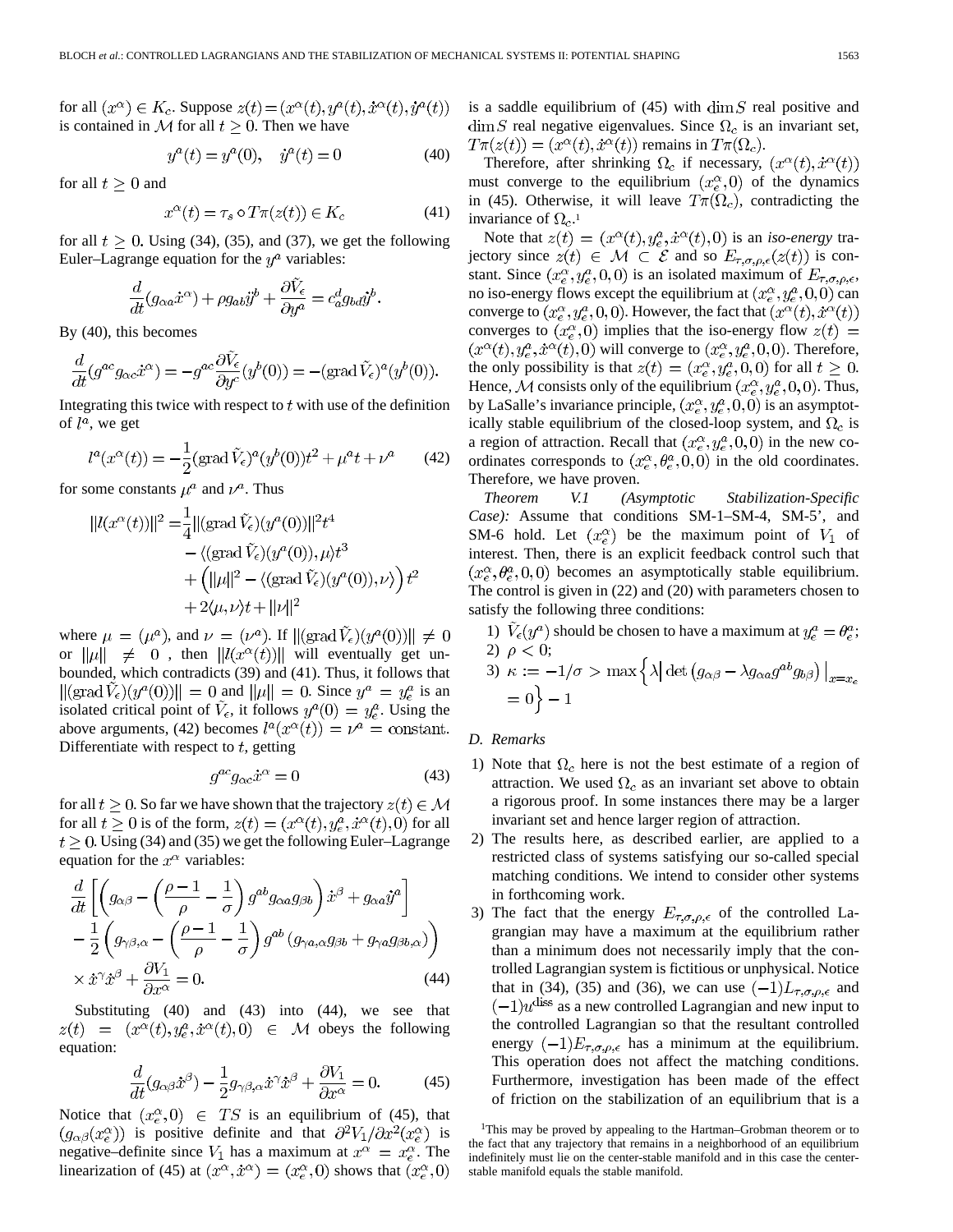

Fig. 1. The cart-pendulum on an inclined plane.

maximum for the controlled system (see [42] and [43]). In this work, it is shown (analytically and experimentally) that friction contributes to stabilization in the unactuated directions and can be compensated for in the actuated directions. This was verified on an experimental inverted pendulum with fulcrum attached to a rotating link. More recent work has shown evidence of robustness to unmodeled dynamics, namely the presence of an unmodeled extra link attached to the end of an inverted pendulum.

### VI. INVERTED PENDULUM ON AN INCLINED PLANE

We apply the above result to stabilize the inverted planar pendulum on a cart that travels on an incline of angle  $\psi$ . Let s denote the position of the cart along the incline and let  $\phi$  denote the angle of the pendulum with the upright vertical as shown in Fig. 1. This example generalizes the pendulum on a cart example considered in [13] to the case of stabilization in the full phase space as well as putting the pendulum on an incline.

## *A. Configuration Space and Lagrangian*

The configuration space for this system is  $Q = S \times G =$  $S^1 \times \mathbb{R}$ , with the first factor being the pendulum angle  $\phi$  and the second factor being the cart position s. The velocity phase space  $TQ$  has coordinates  $z = (\phi, s, \phi, \dot{s})$ . We seek to asymptotically stabilize the origin, i.e.,  $z = 0$ .

The velocity of the cart relative to the lab frame is  $\dot{s}$ , while the velocity of the pendulum relative to the lab frame is the vector

$$
v_{\text{pend}} = (\dot{s}\cos\psi + l\cos\phi\,\dot{\phi}, -\dot{s}\sin\psi - l\sin\phi\,\dot{\phi}).
$$

The system kinetic energy is the sum of the kinetic energies of the cart and the pendulum:

$$
K(\phi, s, \dot{\phi}, \dot{s}) = \frac{1}{2} [\dot{\phi}, \dot{s}] \begin{bmatrix} ml^2 & ml \cos(\phi - \psi) \\ ml \cos(\phi - \psi) & M + m \end{bmatrix} \cdot \begin{bmatrix} \dot{\phi} \\ \dot{s} \end{bmatrix}.
$$

The potential energy is given by  $V(\phi, s) = V_1(\phi) + V_2(s)$  where  $V_1(\phi) = mgl\cos\phi$  and  $V_2(s) = -(m+M)gs\sin\psi$ . The Lagrangian is the kinetic minus potential energy, so we get

$$
L(\phi, s, \phi, \dot{s}) = K(\phi, s, \phi, \dot{s}) - V(\phi, s).
$$

Notice that the potential energy breaks symmetry in the cart translation  $s$ . For notational convenience we rewrite the Lagrangian as

$$
L(\phi, s, \dot{\phi}, \dot{s}) = \frac{1}{2} (\alpha \dot{\phi}^2 + 2\beta \cos(\phi - \psi)\dot{s}\dot{\phi} + \gamma \dot{s}^2) + D \cos \phi + \gamma g s \sin \psi,
$$
 (46)

where  $\alpha = ml^2$ ,  $\beta = ml$ ,  $\gamma = M + m$  and  $D = -mgl$ .

## *B. The Controlled Cart*

The equations of motion for the cart-pendulum system with a control force  $u$  acting on the cart (and no direct forces acting on the pendulum) are

$$
\frac{d}{dt}\frac{\partial L}{\partial \dot{\phi}} - \frac{\partial L}{\partial \phi} = 0; \quad \frac{d}{dt}\frac{\partial L}{\partial \dot{s}} - \frac{\partial L}{\partial s} = u.
$$

By inspection we see that SM-2 and SM-4 hold. To satisfy SM-1 and SM-3, we take  $\sigma_{ab} = \sigma g_{ab} = \sigma \gamma$  and  $\tau_{\alpha}^{b} = -(1/\sigma)g^{ab}g_{\alpha a} = (\kappa/\gamma)\beta\cos(\phi - \psi)$ , where  $\sigma$  is a scalar constant and  $\kappa = -1/\sigma$ . It is easy to see that the potential in V satisfies SM-5' with  $V_1(\phi) = mgl \cos \phi$  having a maximum at  $\phi = 0$  and that  $g_{\alpha a}(\phi) = m \cos(\phi - \psi) \neq 0$  is clearly one-to-one for  $-\pi/2 + \psi < \phi < \pi/2 + \psi$ , satisfying SM-6 unless the incline is vertical. From (11) and (33), the potential energy for the controlled system is

$$
V'(\phi, s) = V_1(\phi) + \tilde{V}_\epsilon(y) = mgl \cos \phi + \tilde{V}_\epsilon(y)
$$

where from (23) and (24)

$$
y = s + \left(\kappa + \frac{\rho - 1}{\rho}\right) \frac{\beta}{\gamma} (\sin(\phi - \psi) + \sin \psi).
$$

Following Theorem V.1, we choose  $\tilde{V}_{\epsilon}$  to be  $\tilde{V}_{\epsilon}$  $=$  $\epsilon D\gamma^2 y^2/(2\beta^2)$  with  $\epsilon > 0$  so that  $\tilde{V}_{\epsilon}$  has a maximum at  $y = 0$ . Note that the modification to the original potential energy  $V_{\epsilon}$  is therefore given by  $V_{\epsilon} = V' - V = \tilde{V}_{\epsilon} + \gamma gs \sin \psi$ . Thus, by Theorem V.1, if  $\rho < 0$  and  $\kappa$  satisfies

$$
\kappa > \frac{ml^2(M+m)}{m^2l^2\mathrm{cos}^2\psi} - 1 = \frac{m\mathrm{sin}^2\psi + M}{m\mathrm{cos}^2\psi}
$$

then the vertical position with the cart at the origin is asymptotically stabilizable.

The controlled energy  $E_{\tau,\sigma,\rho,\epsilon}$  is given by

$$
E_{\tau,\sigma,\rho,\epsilon} = \frac{1}{2}\alpha\dot{\phi}^2 + \beta\cos(\phi - \psi)\left(\dot{s} + \frac{\kappa}{\gamma}\beta\cos(\phi - \psi)\dot{\phi}\right)\dot{\phi} + \frac{1}{2}\gamma\left(\dot{s} + \frac{\kappa}{\gamma}\beta\cos(\phi - \psi)\dot{\phi}\right)^2 - \frac{1}{2}\frac{\kappa}{\gamma}\beta^2\cos^2(\phi - \psi)\dot{\phi}^2 + \frac{1}{2}(\rho - 1)\gamma\left(\dot{s} + (\kappa + 1)\frac{\beta}{\gamma}\cos(\phi - \psi)\dot{\phi}\right)^2 + V'.
$$
\n(47)

The dissipation term following (37) is

$$
u^{\text{diss}} = c\gamma \dot{y} = c\gamma \left( \dot{s} + \left( \kappa + \frac{\rho - 1}{\rho} \right) \frac{\beta}{\gamma} \cos(\phi - \psi) \dot{\phi} \right)
$$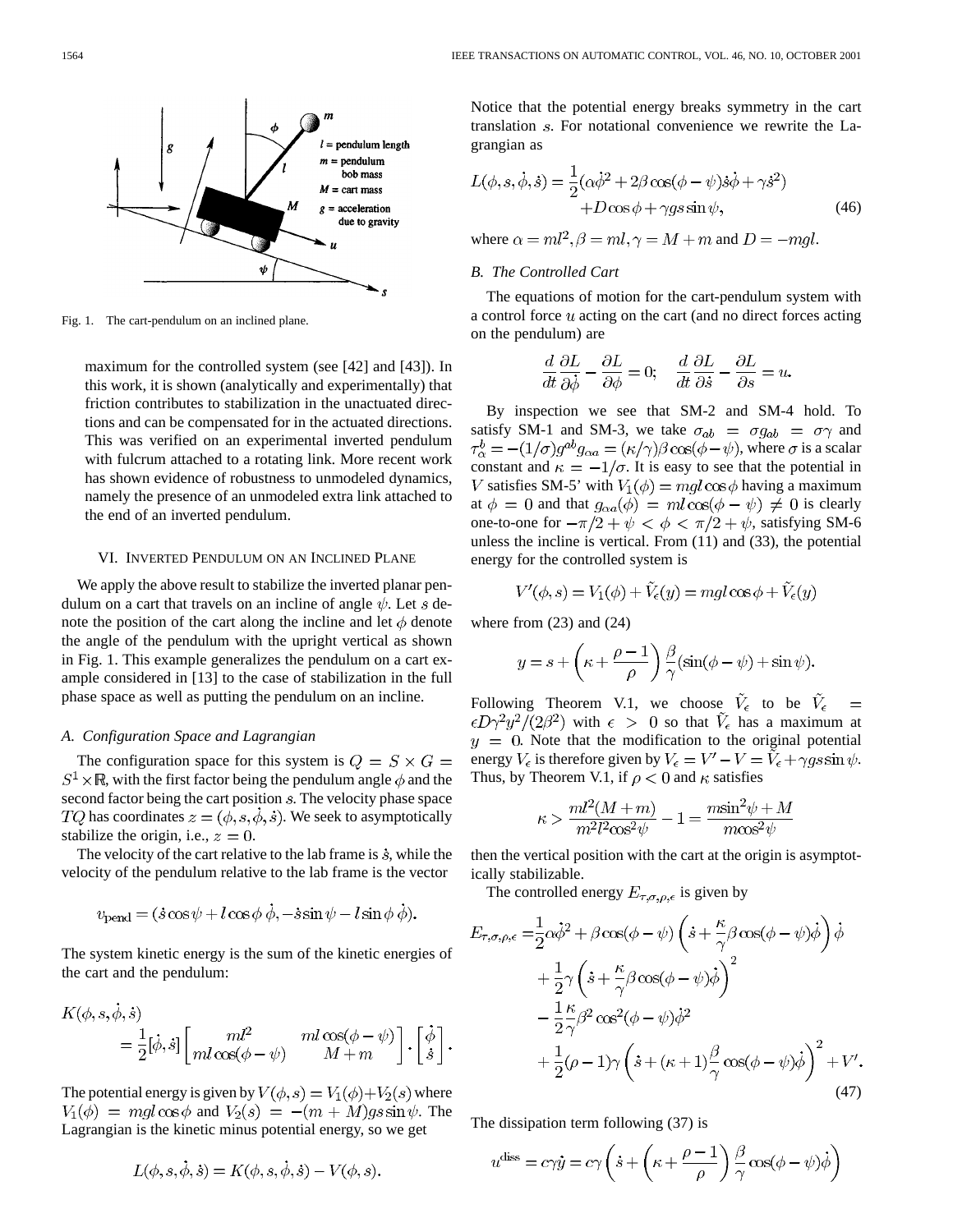with  $c > 0$ . The complete control law (22) becomes

$$
u = \frac{1}{\alpha - \frac{\beta^2}{\gamma} (\kappa + 1) \cos^2(\phi - \psi)} \times \left\{ \kappa \beta \left( \alpha \sin(\phi - \psi) \dot{\phi}^2 + \cos(\phi - \psi) D \sin \phi \right) - B \frac{\partial V'}{\partial s} + B u^{\text{diss}} \right\} - \gamma g \sin \psi \tag{48}
$$

where  $B = (\alpha - \beta^2/\gamma \cos^2(\phi - \psi))/\rho$ . This control law is finite if the denominator is strictly negative, i.e., if

$$
\sin^2(\phi - \psi) < \frac{\beta^2(\kappa + 1) - \alpha\gamma}{\beta^2(\kappa + 1)}.\tag{49}
$$

This range of  $\phi$  tends to the range  $-\pi/2 + \psi < \phi < \pi/2 + \psi$ for large  $\kappa$ .

## *C. Region of Attraction*

Consider the case that the inclination angle  $\psi$  is zero for simplicity. The function  $h: U \rightarrow \mathbb{R}$  defined in Section V by (23) is given by  $h(\phi) = (1 + \kappa - 1/\rho)(\beta/\gamma)\sin\phi$  and  $U = (-\pi/2, \pi/2)$ . Hence, we can use  $U \times \mathbb{R} \subset Q$  as a domain of a local chart on  $Q$ . We use the following as a local chart on  $TQ$ :

$$
(q,v)=(\phi,s,\dot{\phi},\dot{s})\mapsto (\phi,y,\dot{\phi},\zeta)\in (U\times\mathbb{R})\times\mathbb{R}^2
$$

where  $y = s + h(\phi)$  and  $\zeta = \dot{s} + \dot{\phi}(1 + \kappa) (\beta/\gamma) \cos \phi$ . Notice that  $\phi$  and  $\zeta$  are coordinates for  $\text{Hor}_{\tau}$  and  $\text{Ver}_{\tau}$ , respectively.

In this chart, the controlled energy  $E_{\tau,\sigma,\rho,\epsilon}$  is given by

$$
E_{\tau,\sigma,\rho,\epsilon}(\phi,y,\dot{\phi},\zeta) = V_1(\phi) + \tilde{V}_{\epsilon}(y) + K_{\tau,\sigma,\rho}(v)
$$
  
=  $a_1 \cos \phi + a_2 y^2 + a_3(\phi)\dot{\phi}^2 + a_4 \zeta^2$ 

where  $K_{\tau,\sigma,\rho}$  is defined in (30) and

$$
a_1 = -D > 0; \quad a_2 = \frac{1}{2} \epsilon D \frac{\gamma^2}{\beta^2} < 0
$$
  

$$
a_3(\phi) = \frac{1}{2} \left( \alpha - \frac{\beta^2}{\gamma} (\kappa + 1) \cos^2 \phi \right); \quad a_4 = \frac{1}{2} \rho \gamma < 0.
$$
 (50)

Let W be the subset of U satisfying  $a_3(\phi) < 0$ . Then we can check that the controlled energy  $E_{\tau,\sigma,\rho,\epsilon}$  has a maximum at  $(0,0,0,0)$  in  $(W \times \mathbb{R}) \times \mathbb{R}^2$ . As can be seen from (49), W *converges to*  $U$  as  $\kappa$  goes to infinity.

There are several points in Section V to be checked. First, take  $\Omega_c$  in  $(W \times \mathbb{R}) \times \mathbb{R}^2$  as large as possible. Then, it follows that  $K_c \subset W$ . In Section V we said that we could shrink  $\Omega_c$  to study the dynamics in (45) since we had to rely on the linearized dynamics to deal with a general case. But here we directly study the nonlinear dynamics. In this specific case of the inverted pendulum on a cart, (45) is given by

$$
\ddot{\phi} - \frac{g}{l}\sin\phi = 0.
$$



Fig. 2. Spherical pendulum moving on an incline.

Since the system is planar, it can be checked that any trajectory  $(\phi, \dot{\phi})$  starting in  $W \times \mathbb{R}$  will escape from  $W \times \mathbb{R}$  except when the trajectory is the equilibrium  $(0,0)$ . It follows that shrinking  $\Omega_c$  is unnecessary. As discussed in the first remark following Theorem V.1,  $\Omega_c$  is not necessarily the best estimate of a region of attraction. In Section IX, we show with simulation examples that we can get a large region of attraction.

Suppose that the initial position of the pendulum is close to the horizontal position. Then, regardless of the control methods we use, since actuation is available only through the translational motion of the cart, it is physically obvious that we need a large initial force to prevent the pendulum from falling past 90 degrees. Hence, it is difficult to achieve a large region of attraction with a control force of limited magnitude irrespective of control methods. We mention, however, that in the "swing-up" problem where we swing up the pendulum from the downward pointing state, large forces are not needed to initialize the pendulum motion. We intend to consider the swing-up problem in a future publication.

#### VII. SPHERICAL PENDULUM ON AN INCLINED PLANE

We apply the above results to the spherical pendulum on a cart that travels on an incline of angle  $\psi$ . This generalizes the spherical pendulum on a plane considered by [10], [13]. This example is important for illustrating the results of the present paper since it has *two* unactuated degrees of freedom. The system is shown in Fig. 2.

The configuration space for this system is  $Q = S \times G =$  $S^2 \times \mathbb{R}^2$ . We denote by  $(x, y)$  the Cartesian coordinates of the cart on the incline and assume that we have independent controls that can move the cart in the  $x$  and  $y$  directions. Let  $P$  be the plane whose origin is attached to the cart and which is parallel to the incline. We will use the projection onto the plane  *for* a local chart for  $S^2$ . Let  $(X, Y)$  be the Cartesian coordinates of the bob in the plane P under the local chart. Let  $q = (X, Y, x, y)$ be the local coordiantes for  $Q$ .

Let  $M$  and  $m$  be the masses of the cart and the bob, respectively and r be the length of the pendulum. The position  $R$  of the bob in the inertial frame is given by

$$
R = (x + X, y + Y, \sqrt{r^2 - X^2 - Y^2}).
$$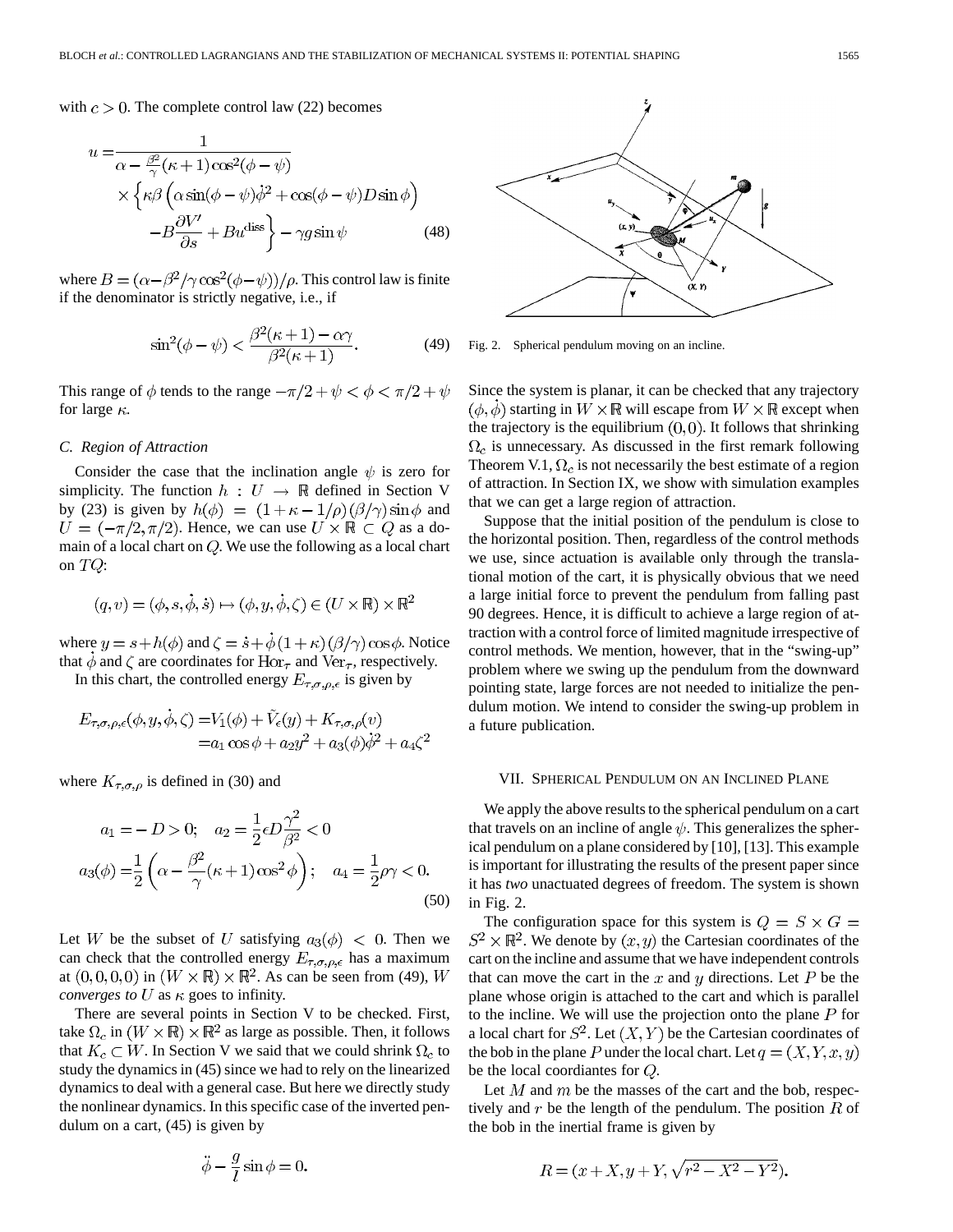The total kinetic energy is given by  $K(q, \dot{q}) = 1/2g(q)(\dot{q}, \dot{q})$ where the metric  $q(q)$  is given by

$$
\begin{pmatrix} m\left(\frac{r^2-Y^2}{r^2-X^2-Y^2}\right) & m\left(\frac{XY}{r^2-X^2-Y^2}\right) & m & 0\\ m\left(\frac{XY}{r^2-X^2-Y^2}\right) & m\left(\frac{r^2-X^2}{r^2-X^2-Y^2}\right) & 0 & m\\ m & 0 & m+M & 0\\ 0 & m & 0 & m+M \end{pmatrix}.
$$

The total potential energy is given by  $V(X, Y, x, y) =$  $V_1(X, Y) + V_2(x, y)$ , where

$$
V_1(X,Y) = mg\left(\cos\psi\sqrt{r^2 - X^2 - Y^2} - \sin\psi Y\right)
$$
  

$$
V_2(x,y) = -(m+M)gy\sin\psi.
$$

The Lagrangian for this system is  $L(q, \dot{q}) = K(q, \dot{q}) - V(q)$ . It is easy to check that SM-1–SM-4 are satisfied. In this case,

we have

$$
\sigma_{ab} = \sigma g_{ab} = \sigma (m+M)\delta_{ab},
$$
  

$$
\tau_X^x = \tau_Y^y = \frac{m}{\sigma (m+M)}; \quad \tau_Y^x = \tau_X^y = 0
$$

where  $\delta_{ab}$  is the Kronecker  $\delta$ . The form of the potential V satisfies SM-5'. Physically, it is obvious that  $V_1(X, Y)$  has a maximum at  $(X, Y) = (0, -r \sin \psi)$  which is, as it should be, the position of the pendulum vertical to the ground, not to the incline. The matrix

$$
(g_{a\alpha}(0, -r\sin\psi)) = mI_{2\times 2}
$$

is clearly one-to-one, so SM-6 holds. By Theorem V.1, the vertical position (*relative to the ground*) of the pendulum and any fixed position for the cart on the incline is asymptotically stabilizable.

#### VIII. TRACKING

Here we consider one of the simplest nontrivial tracking problems, namely we make the  $\theta^a$  variables track a constant acceleration curve in  $G = \mathbb{R}^k$ , while regulating the  $x^{\alpha}$  variables at a fixed point  $x_e^{\alpha}$  in S.

We assume that the given Lagrangian  $L$  satisfies SM-1 to SM-4, SM-5', and SM-6. Let  $r(t) \in G$  be the reference signal satisfying  $\ddot{r}(t) = c = constant$ . Consider a moving frame which moves along  $(0, r^a(t))$ . Let  $(x^{\alpha}, y^a)$  be the coordinates in the moving frame satisfying

$$
y^a = \theta^a - r^a(t).
$$

Let  $L_m: TQ \times \mathbb{R} \to \mathbb{R}$  be the Lagrangian in the moving frame defined by

$$
L_m(x^\alpha,y^a,\dot{x}^\alpha,\dot{y}^a,t)=L\left(x^\alpha,y^a+r^a(t),\dot{x}^\alpha,\dot{y}^a+\dot{r}^a(t)\right).
$$

In coordinates

$$
L_m(x^{\alpha}, y^a, \dot{x}^{\alpha}, \dot{y}^a, t) = \frac{1}{2} g_{\alpha\beta} \dot{x}^{\alpha} \dot{x}^{\beta} + g_{\alpha a} \dot{x}^{\alpha} \dot{y}^a
$$
  
+ 
$$
\frac{1}{2} g_{ab} \dot{y}^a \dot{y}^b + g_{\alpha a} \dot{x}^{\alpha} \dot{r}^a(t)
$$
  
+ 
$$
g_{ab} \dot{y}^a \dot{r}^b(t) + \frac{1}{2} g_{ab} \dot{r}^a(t) \dot{r}^b(t)
$$
  
- 
$$
V_1(x^{\alpha}) - V_2(y^a + r^a(t)).
$$
 (51)

By SM-4 and the Poincaré Lemma, there exists a function  $l$ :  $U \subset S \to \mathbb{R}^k$  such that  $\partial l_a / \partial x^\alpha = g_{\alpha a}$ . Hence, (51) can be written as

$$
L_m(x^{\alpha}, y^a, \dot{x}^{\alpha}, \dot{y}^a, t) = \frac{1}{2} g_{\alpha\beta} \dot{x}^{\alpha} \dot{x}^{\beta} + g_{\alpha a} \dot{x}^{\alpha} \dot{y}^a
$$
  
+ 
$$
\frac{1}{2} g_{ab} \dot{y}^a \dot{y}^b - l_a(x^{\alpha}) \ddot{r}^a(t)
$$
  
- 
$$
g_{ab} y^a \dot{r}^b(t) + \frac{d}{dt} (l_a(x^{\alpha}) \dot{r}^a(t))
$$
  
+ 
$$
\frac{d}{dt} (g_{ab} y^a \dot{r}^b(t)) + \frac{1}{2} g_{ab} \dot{r}^a(t) \dot{r}^b(t)
$$
  
- 
$$
V_1(x^{\alpha}) - V_2(y^a + r^a(t)).
$$
 (52)

Since exact time derivatives do not affect the variational principle, we can ignore the following three terms:

$$
\frac{d}{dt}(l_a(x^{\alpha})\dot{r}^a(t)) \quad \frac{d}{dt}(g_{ab}y^a\dot{r}^b(t)) \quad \frac{1}{2}g_{ab}\dot{r}^a(t)\dot{r}^b(t).
$$

Hence, the Lagrangian  $L_m$  in (52) can be replaced by the following Lagrangian:

$$
L_m(x^{\alpha}, y^a, \dot{x}^{\alpha}, \dot{y}^a, t) = \frac{1}{2} g_{\alpha\beta} \dot{x}^{\alpha} \dot{x}^{\beta} + g_{\alpha a} \dot{x}^{\alpha} \dot{y}^a + \frac{1}{2} g_{ab} \dot{y}^a \dot{y}^b
$$

$$
- l_a(x^{\alpha}) c^a - g_{ab} y^a c^b - V_1(x^{\alpha})
$$

$$
- V_2(y^a + r^a(t))
$$

where  $\ddot{r}(t) =$  constant was used. The Euler–Lagrange equations in the moving frame are given by

$$
\frac{d}{dt}\frac{\partial L_m}{\partial \dot{x}^{\alpha}} - \frac{\partial L_m}{\partial x^{\alpha}} = 0; \quad \frac{d}{dt}\frac{\partial L_m}{\partial \dot{y}^a} - \frac{\partial L_m}{\partial y^a} = v_a
$$

where the input  $v$  in the moving frame has the following relationship with the input  $u$  in the fixed frame:

$$
v(x^{\alpha}, y^a, \dot{x}^{\alpha}, \dot{y}^a) = u(x^{\alpha}, y^a + r^a(t), \dot{x}^{\alpha}, \dot{y}^a + \dot{r}^a(t)).
$$
 (53)

General discussions about the relationship between the Lagrangian system with forces in the fixed frame and that in the moving frame are given in Appendix II.

Here, we perform potential shaping first by choosing the input of the following form:

$$
v_a = g_{ab}c^b + \frac{\partial}{\partial y^a}V_2(y^a + r^a(t)) + w_a.
$$
 (54)

Define  $\tilde{L}_m: TQ \rightarrow \mathbb{R}$  by

$$
\tilde{L}_m(x^\alpha, y^a, \dot{x}^\alpha, \dot{y}^a) = \frac{1}{2} g_{\alpha\beta} \dot{x}^\alpha \dot{x}^\beta + g_{\alpha a} \dot{x}^\alpha \dot{y}^a
$$
\n
$$
+ \frac{1}{2} g_{ab} \dot{y}^a \dot{y}^b - \tilde{V}_1(x^\alpha) \tag{55}
$$

where  $\tilde{V}_1(x^{\alpha}) = V_1(x^{\alpha}) + l_a(x^{\alpha})c^a$ . Then, the Euler–Lagrange equations from the Lagrangian  $\bar{L}_m$  with the input w are equal to those from the Lagrangian  $L_m$  with the input  $v$ .

Notice that  $\hat{L}_m$  is time-independent and its kinetic energy is of the same form as that of L. We can check that  $\hat{L}_m$  satisfies SM-1 to SM-4, SM-5', and SM-6. Let  $x_e$  be a maximum of  $V_1$ . By Theorem V.1, we can design a controller w so that  $(x_e, 0, 0, 0)$  becomes an asymptotically stable equilibrium in the moving frame. From  $w$  we can derive the input  $u$  by (53) and (54). The asymptotic stabilization in the moving frame is equal to the tracking in the fixed frame. Thus,  $u$  becomes a tracking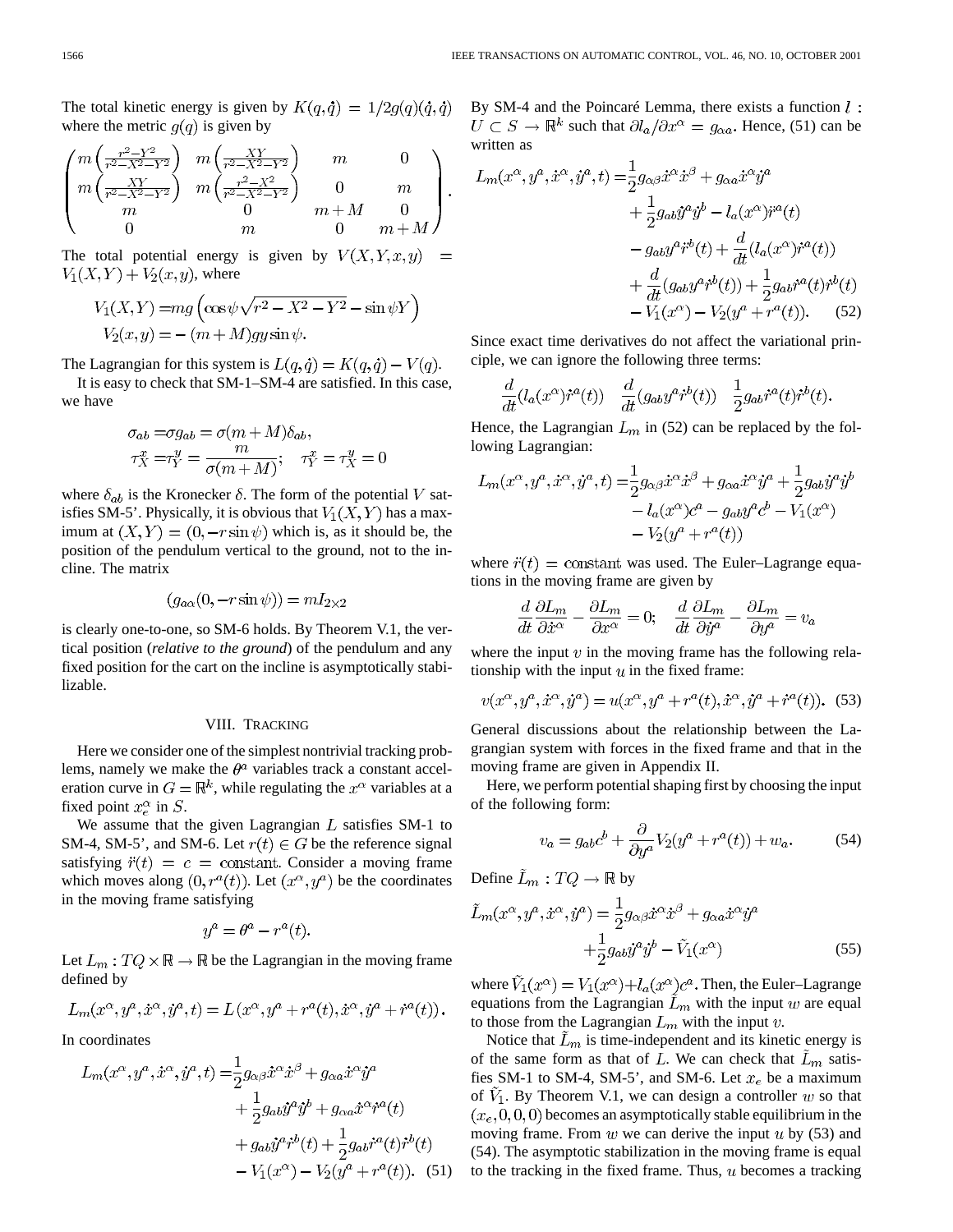controller such that  $(x(t), \phi(t), \dot{x}(t), \dot{\phi}(t))$  asymptotically converges to  $(x_e, r(t), 0, \dot{r}(t))$ .

## *A. Example*

Consider again the inverted pendulum on a cart. In this case,  $V_1$  is given by

$$
\tilde{V}_1(\phi) = mgl\cos\phi + mlc\sin\phi
$$

where  $c$  is the constant acceleration of the reference curve.  $V_1$ has a maximum at  $\phi_o = \arctan(c/g)$ . This means that the cart will move at the acceleration  $c$  with the pendulum slanted by the angle  $\phi_o$  which agrees with physical intuition.

## *B. Remark*

We note that in tracking problems on general manifolds, we should be cautious in comparing two points or two vectors at different base points since a naive subtraction does not make sense on manifolds in general. An error function and a transport map are employed in [17] to deal with this. The problem of tracking a general reference signal is an important problem that remains to be tackled by the methods of this paper.

## IX. SIMULATIONS

In this section, we give some simulations using the inverted pendulum on a cart. First, we look at the case when the cart is on an inclined plane to show that our controller works well when there is no symmetry. Second, by using the analysis in Section VI, we show that we can achieve a large region of attraction in the sense that our method can handle the case when the initial position of the pendulum is close to the horizontal position. Third, we do simulations of a tracking problem.

#### *A. Inverted Pendulum on an Inclined Plane*

We designed an asymptotically stabilizing control law in the case of an inverted pendulum on an inclined cart. Here, we show a MATLAB simulation using the control law in (48). Here  $m =$ 0.14 kg,  $M = 0.44$  kg,  $l = 0.215$  m, and  $\psi = \pi/9$  radians  $=$  $20^{\circ}$ . Our goal is to regulate the cart at  $s = 0$  and the pendulum at  $\phi = 0$ . We choose control gains to be  $\kappa = 20$ ,  $\rho = -0.02$ ,  $\epsilon =$  $0.00001$  and  $c = 0.015$ . Fig. 3 shows plots of pendulum angle and velocity and cart position and velocity for the system subject to our asymptotically stabilizing controller. The pendulum starts from  $(\phi(0), s(0), \dot{\phi}(0), \dot{s}(0)) = (\pi/6, 3, 0, 0)$ . Note that the cart comes to rest at the origin with the pendulum upright and vertical to the ground.

At the bottom of Fig. 3 we have included a plot of the control law  $u$  and the Lyapunov function, i.e., the controlled energy  $E_{\tau,\sigma,\rho,\epsilon}$ . To keep the pendulum from falling past 90°, a large initial force is needed. But as the response reaches its steady state, the control law converges to  $-(M+m)g\sin\psi = -1.9440$  N which is the force needed to keep the system statically from going down the incline. The controlled energy  $E_{\tau,\sigma,\rho,\epsilon}$  converges to the value of  $mgl = 0.2950$  N-m which is a maximum of  $E_{\tau,\sigma,\rho,\epsilon}$  in (47) and corresponds to the value of  $E_{\tau,\sigma,\rho,\epsilon}$  at the equilibrium.



Fig. 3. Simulation of the controlled pendulum on an inclined plane.

#### *B. Large Region of Attraction*

We consider the same system with the inclination angle zero using the notation of Section VI. Our goal is to get the control parameters to handle a large initial angle of the pendulum. To get a large W, choose  $\kappa = 300$ . Then,  $W = (-1.4532, 1.4532)$  =  $(-83.26^{\circ}, 83.26^{\circ})$ . Choose  $\rho = -0.02$ ,  $\epsilon = 0.00001$ , and  $c =$ . Since it is hard to visualize the level sets of the controlled energy  $E_{\tau,\sigma,\rho,\epsilon}$ , we consider the level sets with velocity zero. Let  $a = 0.05$  and  $\Sigma_a = \{ (\phi, s) \in U \times \mathbb{R} \mid E_{\tau, \sigma, \rho, \epsilon}(\phi, s, 0, 0) \ge a \}.$ The level sets of  $E_{\tau,\sigma,\rho,\epsilon}(\phi, s, 0, 0)$  are shown in Fig. 4 and  $\Sigma_a$ is the shaded region. From the figure one can see that  $\Sigma_a \subset$  $W \times \mathbb{R}$ . Let  $\Omega_a = \{(\phi, s, \dot{\phi}, \dot{s}) \in \Sigma_a \times \mathbb{R}^2 \mid E_{\tau, \sigma, \rho, \epsilon}(\phi, s, \dot{\phi}, \dot{s}) \geq$ a }. Since  $a_3(\phi)$  and  $a_4$  in (50) are negative for  $\phi \in W$ , one can show that  $\Omega_a$  is positively invariant and thus a region of attraction. Note that  $\Sigma_a \times (0,0)$  is contained in  $\Omega_a$ .

Hence, we can see that the trajectories originating, for example, from  $(\phi(0), s(0), \phi(0), \dot{s}(0)) = (0.8, 0, 0, 0)$  or  $(\phi(0), s(0), \phi(0), \dot{s}(0)) = (1.2, -20, 0, 0)$  will converge to the origin. But we know that this estimation of the region of attraction from the level set of  $E_{\tau,\sigma,\rho,\epsilon}$  with zero velocity could be conservative. To show this we present three different simulations. The first one originates from  $(\phi(0), s(0), \dot{\phi}(0), \dot{s}(0)) = (0.9, 0, 0, 0)$  which is taken from the region of attraction given by  $\Sigma_a$ . The second one originates from  $(\phi(0), s(0), \dot{\phi}(0), \dot{s}(0)) = (\pi/3, 8, 0, 0)$ , and the third one originates from  $(\phi(0), s(0), \dot{\phi}(0), \dot{s}(0)) = (4\pi/9, 5, 0, 0).$ The latter two initial conditions do not lie in the estimated region of attraction shown in Fig. 4. Fig. 5 shows the responses for the three different initial condition. Each row of plots corresponds to a different case. They all converge to the origin demonstrating a large region of attraction for the initial angle of the pendulum. Although we did not plot the force here, we note that we needed a large initial force in the third case, which is as discussed in Section VI. This also explains that the large initial translational motion is unavoidable.

# *C. Tracking*

Next, we present tracking simulations. For simplicity, we consider the case where the inclination angle  $\psi$  is zero. Our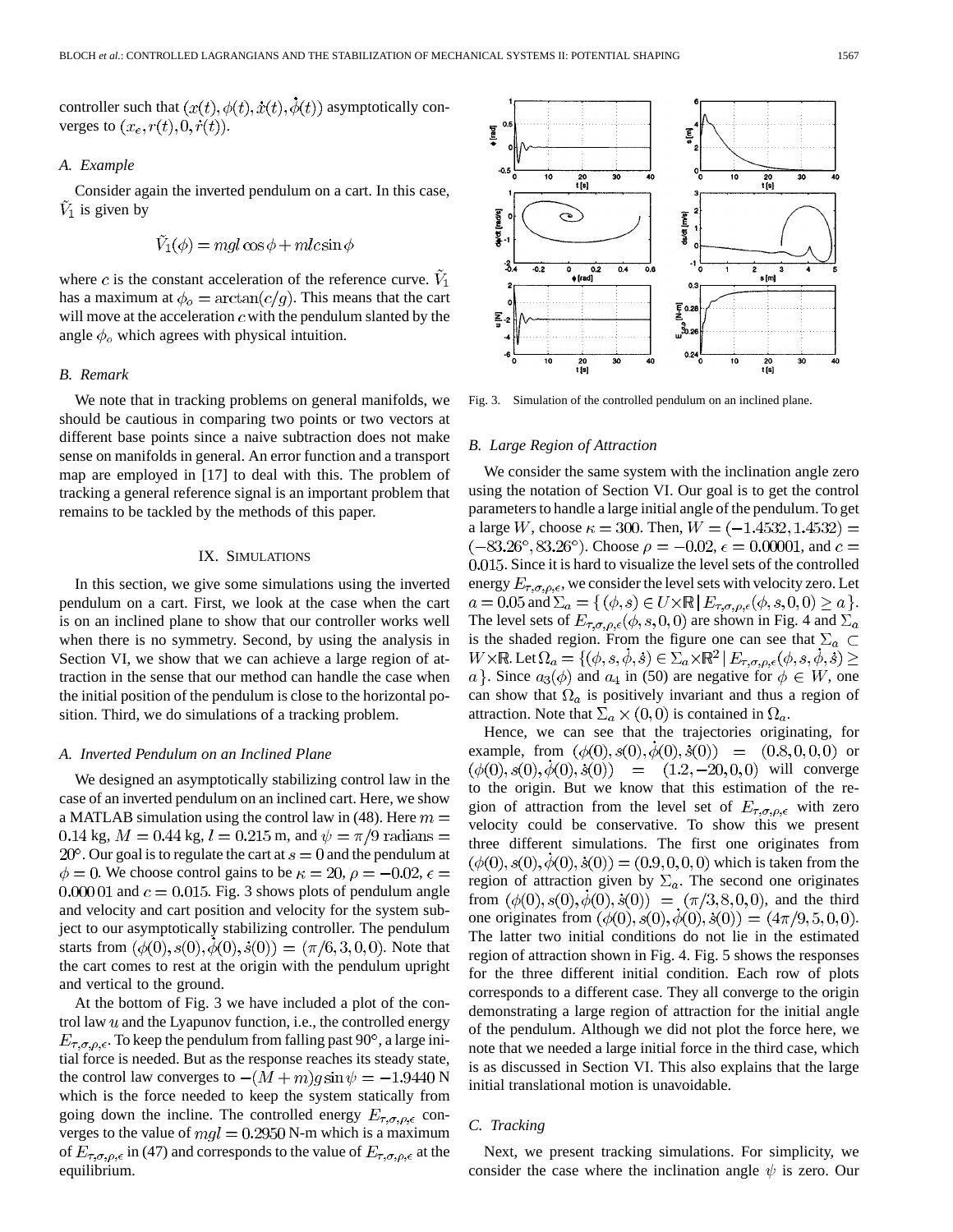

Fig. 4. The level sets of  $E_{r,\sigma,\rho,\varepsilon}(\phi, s, 0, 0)$ . The shaded region is the set where  $E_{r,\sigma,\rho,\varepsilon}(\phi, s, 0, 0) \geq 0.05$ .



Fig. 5. Responses to various initial conditions: (a)  $z(0) = (0.9, 0, 0, 0)$ , (b)  $z(0) = (\pi/3, 8, 0, 0)$ , and (c)  $z(0) = (4\pi/9, 5, 0, 0)$ .

goal is to make the cart track a given curve of constant acceleration a with the pendulum slanted by  $\phi_a := \arctan(a/g)$ . We can construct a controller combining the results from Section V, Sections VI, and VIII. Let  $r(t) = 1/2at^2$  with  $\alpha = \pi/6g = 5.13$  m/s<sup>2</sup> be the reference signal for the cart. Then  $\phi_a = \pi/6 \text{(rad)} = 30^\circ$ . First, we choose the following control gains:  $\kappa = 30$ ,  $\rho = -0.02$ ,  $\epsilon = 0.0001$  and  $c = 0.015$ . Let  $e$  be the difference between the position of the cart  $s$  and the reference signal  $r$ . The first row and the second row of plots in Fig. 6 are the responses with this controller with the initial conditions  $(\phi(0), s(0), \dot{\phi}(0), \dot{s}(0)) = (0, -2, 0, 0)$  and  $(\phi(0), s(0), \phi(0), \dot{s}(0)) = (\pi/3, 2, 0, 0)$ , respectively. We can see that the angle of the pendulum converges to  $\phi_a$  and the cart tracks the reference signal. However, this  $\kappa$  is not enough to handle a large initial angle difference roughly because it gives too small a W. So, we try another controller with  $\kappa = 300$ ,  $\rho = -0.02, \epsilon = 0.0001$ , and  $c = 0.015$  which was found earlier to get a large region of attraction in the regulation problem. The third row in Fig. 6 is the response with this controller with the initial condition  $(\phi(0), s(0), \phi(0), \dot{s}(0)) = (4\pi/9, 0, 0, 0).$ This controller achieves our objective.



Fig. 6. Tracking responses with different initial conditions and different gains (refer to the relevant part for more explanation): (a)  $z(0) = (0, -2, 0, 0)$ , (b)  $z(0) = (\pi/3, 2, 0, 0)$ , and (c)  $z(0) = (4\pi/9, 0, 0, 0)$ .

#### X. CONCLUSION AND FUTURE DIRECTIONS

In this paper, we have described the method of controlled Lagrangians for a class of mechanical systems. We have shown how the combination of kinetic shaping and symmetry-breaking potential shaping leads to controllers which give asymptotic stability in the full state space and can handle certain types of tracking problems. The systems considered have symmetry in the kinetic energy but not necessarily in the potential energy.

In a forthcoming paper we shall describe the extensions of our results to a larger class of systems satisfying generalized matching conditions. A system satisfying the general matching condition is the pendulum on a rotor arm described in [11]. In recent papers we have addressed systems of the Euler–Poincaré type such as the rigid body with rotors, the heavy top with rotors and underwater vehicles (see [7], [14], [19], [42], [44], and the references therein). Systems of Euler–Poincaré type were described briefly in [10].

We intend to make a number of other extensions of our work. For example, we intend to consider the swing-up problem for the pendulum and related problems which involve transfers between equilibria and/or periodic orbits. Use can be made in this setting of heteroclinic connections. This is related to the work of [15] and [27].

We plan to carry out the analysis of more general tracking problems perhaps using the techniques described in [17]. In addition we will carry out an analysis of various robustness issues in our nonlinear context. We have already made progress in understanding the robustness of our method to existing (physical) dissipation (see [42], [43] and [44]). In this work it is shown that friction contributes to stabilization in the unactuated directions and can be compensated for in the actuated directions. This was verified on an experimental inverted pendulum on a rotating rigid link. Some analysis of robustness to model parameter uncertainty in the energy shaping context has been carried out by [28], [35] and [47]. One situation that we have begun to investigate is stability in the presence of extra stable but unactuated degrees of freedom. Early work shows evidence that our approach provides some robustness in this regard. Finally, we intend to apply some of these ideas to the stabilization of nonholonomic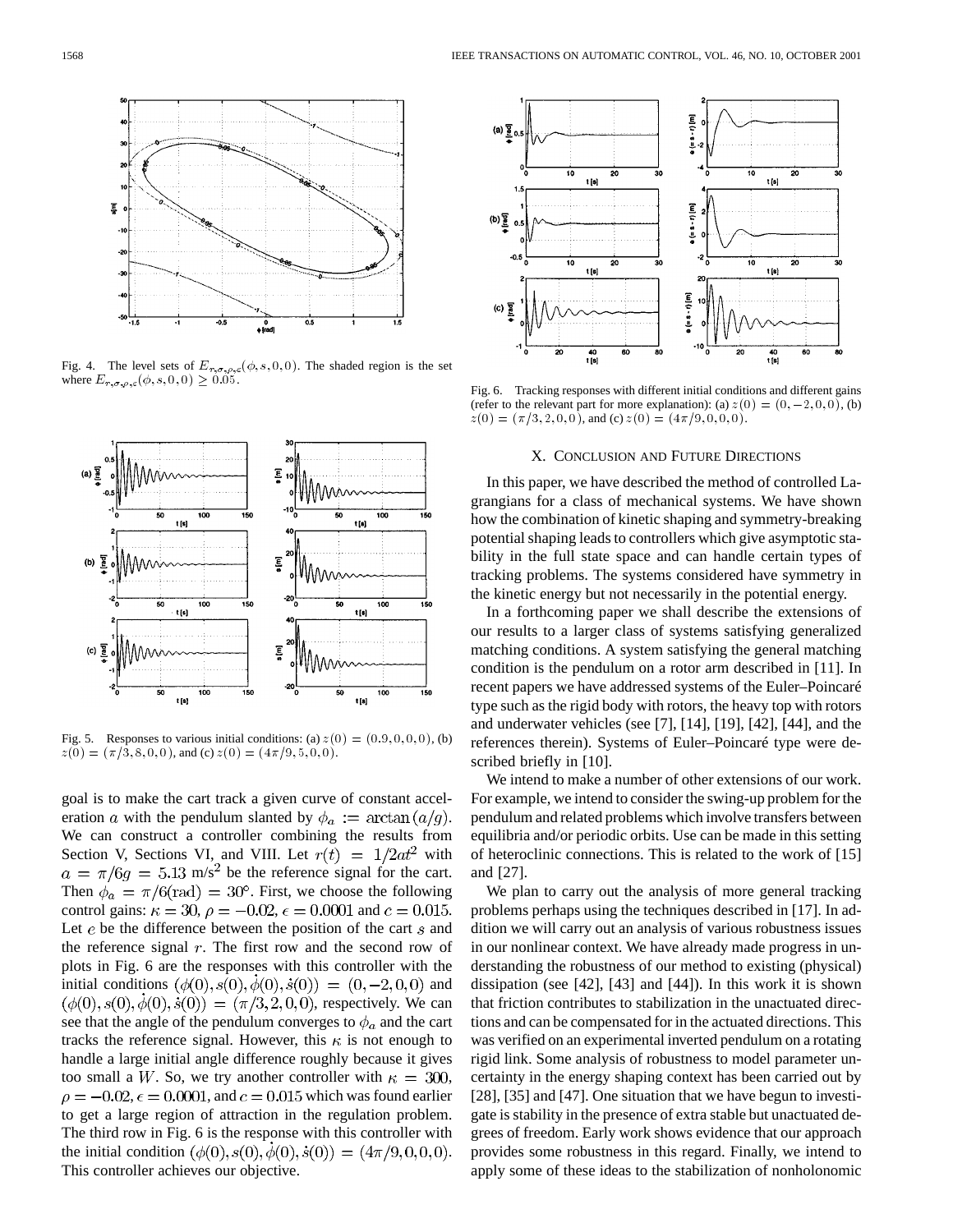systems using the energy-momentum results of [46]; see [45] and the references therein for a start on this program.

# APPENDIX I

## GENERAL DISCUSSION ON CONTROLLED LAGRANGIANS

We give a brief summary of a different perspective of the method of controlled Lagrangians taken by [2] and [23], with a flavor of [29]. This will help us to understand the under-actuation structure and controlled Lagrangians. This appendix indicates how more general matching can be done. The advantage of our structured method in this paper is that it leads to explicit and relatively simple control laws that can be easily implemented in practice.

For simplicity, we only consider Lagrangians of the kinetic minus potential energy form as follows:

$$
L(q, \dot{q}) = \frac{1}{2}g(\dot{q}, \dot{q}) - V(q)
$$
 (56)

for  $(q, \dot{q}) \in TQ$  with Q the configuration space of dimension n. The control u is a bundle map  $u: TQ \to W_c \subset T^*Q$  where  $W_c$ is a subbundle of  $T^*Q$ . The subbundle  $W_c$  has the information on actuation structure. We call  $W_c$  the actuation cobundle and  $W := g^2 W_c$  the actuation bundle. Hence, every underactuated mechanical system is denoted by a pair  $(L, W_c)$ .

Suppose that we are given a system  $(L, W_c)$ . Its Euler–Lagrange equations with control  $u$  are given by

$$
\mathcal{E}_q(L) := \frac{d}{dt} \frac{\partial L}{\partial \dot{q}} - \frac{\partial L}{\partial q} = u.
$$
 (57)

The equations in (57) can be written on the tangent space  $TQ$ as follows

$$
\nabla_{\dot{q}} \dot{q} + g^2 dV = v \tag{58}
$$

where  $v = g^2 u : TQ \to W \subset TQ$  and  $\nabla$  is the Levi–Civita connection of the metric g. The musical maps  $g^2: T^*Q \to TQ$ and  $g^{\flat}: TQ \to T^*Q$  come from the isomorphism between  $TQ$ and  $T^*Q$  induced by a given Riemannian metric g. Suppose we have another Lagrangian system  $(\tilde{L}, \tilde{W}_c)$  with Lagrangian  $\tilde{L} =$  $1/2\tilde{g} - V$  and actuation cobundle  $W_c \subset T^*Q$ . We want the two systems  $(L, W_c)$  and  $(\tilde{L}, \tilde{W}_c)$  to be equivalent in the sense that for any choice of control  $u: TQ \to W_c$  for the system  $(L, W_c)$ , there is a control  $\tilde{u}: TQ \to W_c$  such that both closed-loop systems produce the same ordinary differential equations and vice versa. First, we transform the Euler–Lagrange equations for  $(\tilde{L}, \tilde{W}_c)$  to the form (58) as follows:

$$
\tilde{\nabla}_{\dot{q}}\dot{q} + \tilde{g}^2 d\tilde{V} = \tilde{v}
$$
\n(59)

with  $\tilde{v}:TQ\to \tilde{W}:=\tilde{g}^2\tilde{W}_c$  and  $\tilde{\nabla}$  the Levi–Civita connection of the metric  $\tilde{g}$ . Comparison of (58) and (59) implies that the two systems are equivalent if and only if the following holds:

$$
\dot{W} = W \tag{60}
$$

$$
\tilde{\nabla} - \nabla \in C^{\infty}(\text{Sym}_2(T^*Q) \otimes W) \tag{61}
$$

$$
dV \in \tilde{g}^p g^2 (W_c + dV) \tag{62}
$$

where  $\text{Sym}_2(T^*Q)$  is the  $(0,2)$  symmetric tensor field. The conditions (60)–(62) are the compact form of the matching conditions in [23].

We now give a procedure for finding systems equivalent to a given system  $(L, W_c)$ . Choose a section  $S \in C^{\infty}(\text{Sym}_2(T^*Q) \otimes W)$  and define a torsion-free affine connection  $\nabla := \nabla + S$  on  $TQ$ . The new connection  $\nabla$ is the Levi–Civita connection of some Riemannian metric  $\tilde{g}$  on  $Q$  if and only if there is a positive definite symmetric 2-form  $\tilde{g}$  on  $Q$  such that

$$
\nabla \tilde{g}=0.
$$

Assume that we found a Riemannian metric  $\tilde{g}$  such that its unique Levi–Civita connection becomes  $\tilde{\nabla}$ . The Poincaré lemma implies that the existence of the function  $\hat{V}$  satisfying (62) is equivalent to the existence of a 1-form  $\alpha \in W_c$ such that the 1-form  $g^{\flat} g^{\sharp}(\alpha + dV)$  is closed. Then the new Lagrangian system  $\hat{L} = 1/2\tilde{g} - \tilde{V}$  with the control cobundle  $\tilde{W}_c := \tilde{g}^b g^z W_c$  is equivalent to the original system  $(L, W_c)$ .

# APPENDIX II

# MOVING SYSTEMS

This appendix summarizes the relationship between the Lagrangian system with forces in the fixed frame and that in the moving frame that was used in Section VIII on tracking.

Consider a Riemannian manifold  $S$ , a submanifold  $Q$ , and a space M of embeddings of Q into S. Let  $m_t \in M$  be a given curve. If a particle in  $Q$  is following a curve  $q(t)$ , and if  $Q$  moves by superposing the motion  $m_t$ , then the path of the particle in S is given by  $m_t(q(t))$ . Thus, its velocity in S is given by  $T_{q(t)}m_t \cdot \dot{q}(t) + \mathcal{Z}_t(m_t(q(t))),$  where  $\mathcal{Z}_t(m_t(q)) =$  $(d/dt) m_t(q)$ . The Lagrangian L on TS is the kinetic minus potential energy:  $L(\tilde{q}, \tilde{v}) = 1/2 ||\tilde{v}||^2 - U(\tilde{q})$ . Consider a Lagrangian  $L_{m_t}$  in  $TQ$  of the usual form of kinetic minus potential:

$$
L_{m_t}(q, v) = \frac{1}{2} ||T_q m_t \cdot \dot{q}(t) + \mathcal{Z}_t(m_t(q))||^2 - U(m_t(q))
$$
  
=  $L(m_t(q), T_q m_t \cdot v + \mathcal{Z}_t(m_t(q)).$  (63)

Assume that  $\tilde{q}(t) := m_t(q(t)) \in \mathcal{S}$  satisfies the following Euler–Lagrange equations with an exterior force:

$$
\frac{d}{dt}\frac{\partial L}{\partial \dot{\tilde{q}}} - \frac{\partial L}{\partial \tilde{q}} = F \tag{64}
$$

where  $F: T\mathcal{S} \to T^*\mathcal{S}$  is a given exterior force. By the Lagrange–d'Alembert principle (see [31]), the following holds: any family of curves  $\tilde{q}_{\epsilon}(t) \in \mathcal{S}$  with

$$
\tilde{q}_0(t) = \tilde{q}(t) = m_t(q(t)),
$$
  
\n
$$
\tilde{q}_\epsilon(a) = m_a(q(a)),
$$
  
\n
$$
\tilde{q}_\epsilon(b) = m_b(q(b))
$$
\n(65)

for all small  $\epsilon$ , satisfies

$$
\frac{d}{d\epsilon}\Big|_{\epsilon=0} \int_{a}^{b} L(\tilde{q}_{\epsilon}(t), \dot{\tilde{q}}_{\epsilon}(t))dt + \int_{a}^{b} F(\tilde{q}(t), \dot{\tilde{q}}(t)) \cdot \frac{d}{d\epsilon}\Big|_{\epsilon=0} \tilde{q}_{\epsilon}(t)dt = 0.
$$
 (66)

Now pick an arbitrary family of curves  $q_{\epsilon}(t) \in Q$  such that

$$
q_0(t) = q(t), \quad q_{\epsilon}(a) = q(a), \quad q_{\epsilon}(b) = q(b)
$$
 (67)

for all small  $\epsilon$ . Define  $\tilde{q}_{\epsilon}(t) = m_t(q_{\epsilon}(t))$ . Then we can readily check that  $\tilde{q}_{\epsilon}(t)$  satisfies (65) and thus (66). The following equa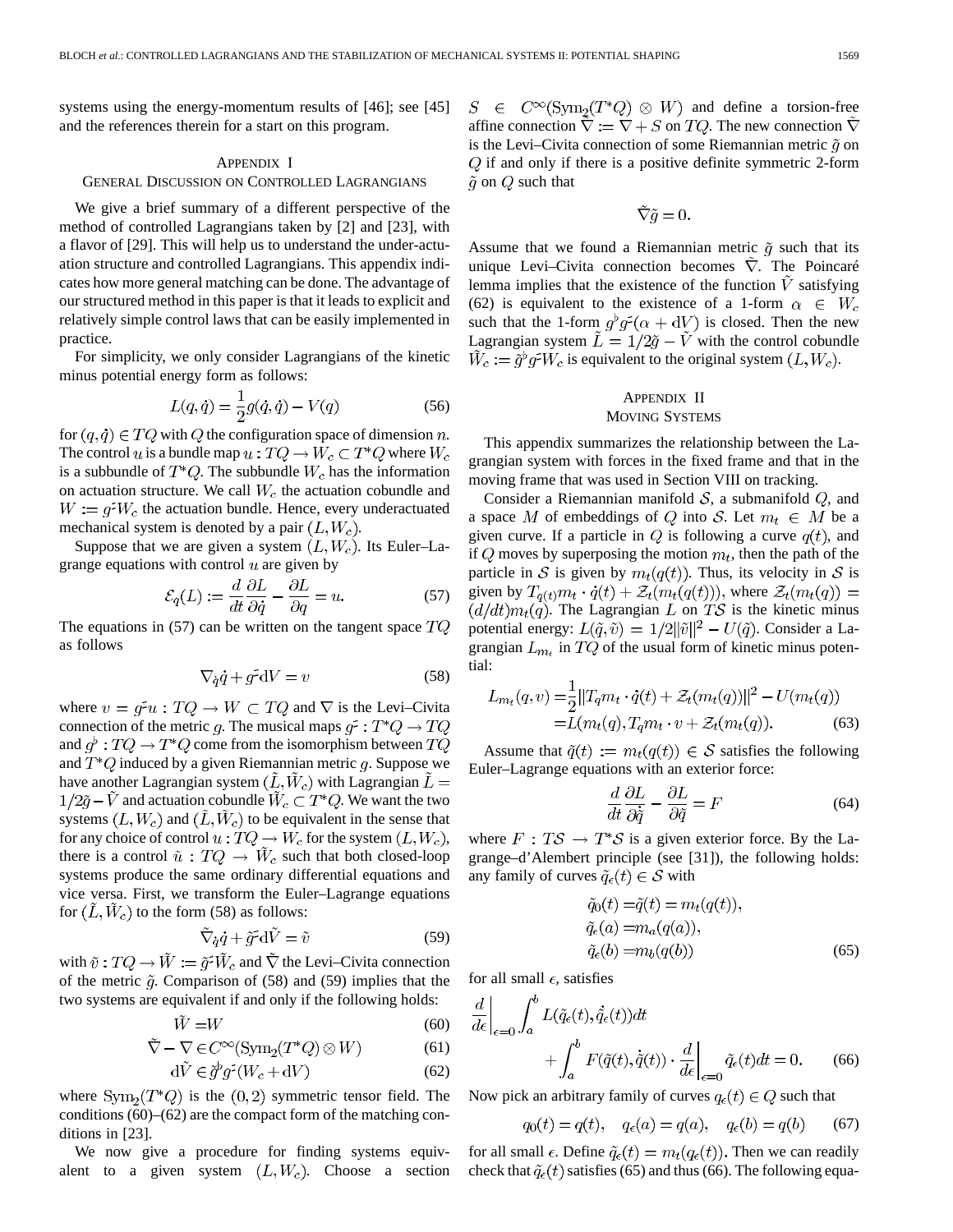tions immediately follow from the definitions and the arguments in the above:

$$
\frac{d}{d\epsilon}\Big|_{\epsilon=0} \int_{a}^{b} L_{m_{t}}(q_{\epsilon}(t), \dot{q}_{\epsilon}(t)) dt
$$
  
=  $-\int_{a}^{b} F_{m_{t}}(q(t), \dot{q}(t)) \cdot \frac{d}{d\epsilon}\Big|_{\epsilon=0} q_{\epsilon}(t) dt$ 

where  $F_{m_t} : TQ \to T^*Q$  is defined by

$$
F_{m_t}(q, v) = T_{m_t(q)}^* m_t \cdot F(m_t(q), T_q m_t \cdot v + \mathcal{Z}_t(m_t(q))).
$$

By the Lagrange-d'Alembert principle, the above variational equations imply that  $q(t) \in Q$  satisfies the following Euler–Lagrange equations with forces:

$$
\frac{d}{dt}\frac{\partial L_{m_t}}{\partial \dot{q}} - \frac{\partial L_{m_t}}{\partial q} = F_{m_t}.\tag{68}
$$

#### **REFERENCES**

- [1] K. J.Åström and K. Furuta, "Swinging up a pendulum by energy control," in *Proc. 13th IFAC World Congress*, San Francisco, CA, 1996.
- D. Auckly, L. Kapitanski, and W. White, "Control of nonlinear underactuated systems," *Comm. Pure Appl. Math.*, vol. 53, pp. 354–369, 2000.
- [3] J. Baillieul, "Stable average motions of mechanical systems subject to periodic forcing," *Fields Inst. Commun.*, vol. 1, pp. 1–23, 1993.
- [4]  $\longrightarrow$ , "The geometry of controlled mechanical systems," in *Mathematical Control Theory*, J. Baillieul and J. Willems, Eds. New York: Springer-Verlag, 1998, vol. 1, pp. 1–23.
- [5]  $\frac{1}{\sqrt{2}}$ , "Matching conditions and geometric invariants for second-order control systems," in *Proc. 38th IEEE Conf. Decision Control*, Phoenix, AZ, 1999, pp. 1664–1670.
- [6] A. M. Bloch, D. E. Chang, N. E. Leonard, and J. E. Marsden, "Potential and kinetic shaping for control of underactuated mechanical systems," in *Proc. Amer. Control Conf.*, Chicago, IL, 2000, pp. 3913–3917.
- [7] A. M. Bloch, D. E. Chang, N. E. Leonard, J. E. Marsden, and C. Woolsey, "Asymptotic stabilization of Euler–Poincaré mechanical systems," in *Proc. IFAC Workshop Lagrangian Hamiltonian Methods Nonlinear Control*, Princeton, NJ, 2000, pp. 56–61.
- [8] A. M. Bloch, P. S. Krishnaprasad, J. E. Marsden, and G. Sánchez de Alvarez, "Stabilization of rigid body dynamics by internal and external torques," *Automatica*, vol. 28, pp. 745–756, 1992.
- [9] A. M. Bloch, N. E. Leonard, and J. E. Marsden, "Stabilization of mechanical systems using controlled Lagrangians," in *Proc. 36th IEEE Conf. Decision Control*, San Diego, CA, 1997, pp. 2356–2361.
- [10]  $\rightarrow$ , "Matching and stabilization by the method of controlled Lagrangians," in *Proc. 37th IEEE Conf. Decision Control*, Tampa, FL, 1998, pp. 1446–1451.
- [11]  $\frac{1}{\sqrt{1-\frac{1}{\sqrt{1-\frac{1}{\sqrt{1-\frac{1}{\sqrt{1-\frac{1}{\sqrt{1-\frac{1}{\sqrt{1-\frac{1}{\sqrt{1-\frac{1}{\sqrt{1-\frac{1}{\sqrt{1-\frac{1}{\sqrt{1-\frac{1}{\sqrt{1-\frac{1}{\sqrt{1-\frac{1}{\sqrt{1-\frac{1}{\sqrt{1-\frac{1}{\sqrt{1-\frac{1}{\sqrt{1-\frac{1}{\sqrt{1-\frac{1}{\sqrt{1-\frac{1}{\sqrt{1-\frac{1}{\sqrt{1-\frac{1}{\sqrt{1-\frac{1}{\sqrt{1-\frac{1}{\sqrt{1-\frac{1}{\sqrt{1$ controlled Lagrangians," in *Proc. IEEE Int. Conf. Robotics Automation*, Detroit, MI, 1999, pp. 500–505.
- [12] -, "Potential shaping and the method of controlled Lagrangians," in *Proc. 38th IEEE Conf. Decision Control*, Phoenix, AZ, 1999, pp. 1653–1657.
- [13] -, "Controlled Lagrangians and the stabilization of mechanical systems I: The first matching theorem," *IEEE Trans. Automat. Contr.*, vol. 45, pp. 2253–2270, Dec. 2000.
- [14] -, "Controlled Lagrangians and the stabilization of Euler–Poincaré mechanical systems," *Int. J. Robust Nonlinear Control*, vol. 11, pp. 191–214, 2001.
- [15] A. M. Bloch and J. E. Marsden, "Controlling homoclinic orbits," *Theoretical Comput. Fluid Mech.*, vol. 1, pp. 179–190, 1989.
- [16] A. M. Bloch, J. E. Marsden, and G. Sánchez de Alvarez, "Stabilization of relative equilibria of mechanical systems with symmetry," in *Current and Future Directions in Applied Mathematics*, M. Alber, B. Hu, and J. Rosenthal, Eds. Boston, MA: Birkhäuser, 1997, pp. 43–64.
- [17] F. Bullo and R. M. Murray, "Tracking for fully actuated mechanical systems: A geometric framework," *Automatica*, vol. 35, pp. 17–34, 1999.
- [18] D. E. Chang, D. Chichka, and J. E. Marsden, "Lyapunov-based transfer between elliptic Keplerian orbits," *Discrete Contin. Dyna. Syst., Ser. B*, to be published.
- [19] D. E. Chang and J. E. Marsden, "Asymptotic stabilization of the heavy top using controlled Lagrangians," in *Proc. 39th IEEE Conf. Decision Control*, Sydney, Australia, 2000, pp. 269–273.
- [20] N. H. Getz, "Dynamic Inversion of Nonlinear Maps with Applications to Nonlinear Control and Robotics," Ph.D. dissertation, Univ. California, Berkeley, CA, 1996.
- [21] E. Y. Gu, "Configuration manifolds and their applications to robotic dynamic modeling and control," *IEEE Trans. on Robot. Automat.*, vol. 16, pp. 517–527, Oct. 2000.
- [22] J. Hamberg, "General matching conditions in the theory of controlled Lagrangians," in *Proc. 38th IEEE Conf. Decision Control*, Phoenix, AZ, 1999, pp. 2519–2523.
- [23] -, "Controlled Lagrangians, symmetries and conditions for strong matching," in *Proc. IFAC Workshop on Lagrangian Hamiltonian Methods Nonlinear Control*, Princeton, NJ, 2000, pp. 62–67.
- S. M. Jalnapurkar and J. E. Marsden, "Stabilization of relative equilibria II," *Regul. Chaotic Dyn.*, vol. 3, pp. 161–179, 1999.
- [25]  $\longrightarrow$ , "Stabilization of relative equilibria," *IEEE Trans. Automat. Contr.*, vol. 45, pp. 1483–1491, Aug. 2000.
- [26] D. E. Koditschek and E. Rimon, "Robot navigation functions on manifolds with boundary," *Adv. in Appl. Math.*, vol. 11, pp. 412–442, 1990.
- [27] W. S. Koon, M. Lo, J. E. Marsden, and S. Ross, "Heteroclinic connections between periodic orbits and resonance transitions in celestial mechanics," *Chaos*, vol. 10, pp. 427–469, 2000.
- [28] N. E. Leonard, "Stabilization of underwater vehicle dynamics with symmetry-breaking potentials," *Syst. Control Lett.*, vol. 32, pp. 35–42, 1997.
- [29] A. D. Lewis, "The category of affine connection control systems," in *Proc. 39th IEEE Conf. Decision Control*, Sydney, Australia, 2000, pp. 5119–5124.
- [30] J. E. Marsden, *Lectures on Mechanics*. Cambridge, U.K.: Cambridge Univ. Press, 1992, vol. 174, London Mathematical Society Lecture Note Series.
- [31] J. E. Marsden and T. S. Ratiu, *Introduction to Mechanics and Symmetry*, 2nd ed. New York: Springer-Verlag, 1999, vol. 17, Texts in Applied Mathematics.
- [32] F. Mazenc and L. Praly, "Adding integrations, saturated controls, and stabilization for feedforward systems," *IEEE Trans. Automat. Contr.*, vol. 41, pp. 1559–1578, Nov. 1996.
- [33] R. Ortega, A. Loria, P. J. Nicklasson, and H. Sira-Ramirez, *Passivity-Based Control of Euler–Lagrange Systems*. New York: Springer-Verlag, 1998.
- [34] R. Ortega, A. S. van der, B. Maschke, and G. Escobar, "Energy-shaping of port-controlled Hamiltonian systems by interconnection," in *Proc. 38th IEEE Conf. Decision Control*, Phoenix, AZ, 1999, pp. 1646–1651.
- [35] T. A. Posbergh and M. A. Egorov, "Robust stabilization of a heavy top," in *Proc. 37th IEEE Conf. Decision Control*, Tampa, FL, 1998, pp. 3593–3598.
- [36] M. W. Spong, "The control of underactuated mechanical systems," in *Proc. 1st Int. Conf. Mechatronics*, Mexico City, Mexico, 1994, pp. 26–29.
- [37]  $\rightarrow$  "The swing up control problem for the acrobat," *IEEE Contr. Syst. Mag.*, vol. 15, pp. 49–55, 1995.
- [38]  $\frac{1}{2}$ , "Energy based control of a class of underactuated mechanical systems," in *Proc. 13th IFAC World Congress*, San Francisco, CA, 1996.
- [39] A. R. Teel, "A nonlinear small gain theorem for the analysis of control systems with saturation," *IEEE Trans. Automat. Contr.*, vol. 41, pp. 1256–1270, Sept. 1996.
- [40] A. J. v. d. Schaft, "Stabilization of Hamiltonian systems," *Nonlinear Am., TMA*, vol. 10, pp. 1021–1035, 1986.
- L. S. Wang and P. S. Krishnaprasad, "Gyroscopic control and stabilization," *J. Nonlinear Sci.*, vol. 2, pp. 367–415, 1992.
- [42] C. A. Woolsey, "Energy Shaping and Dissipation: Underwater Vehicle Stabilization Using Internal Rotors," Ph.D. dissertation, Mechanical and Aerospace Engineering, Princeton Univ., 2000.
- [43] C. A. Woolsey, A. M. Bloch, N. E. Leonard, and J. E. Marsden, "Physical dissipation and the method of controlled Lagrangians," in *Proc. European Control Conference*, Porto, Portugal, 2001, pp. 2570–2575.
- [44] C. A. Woolsey and N. E. Leonard, "Global asymptotic stabilization of an underwater vehicle using internal rotors," in *Proc. 38th IEEE Conf. Decision Control*, Phoenix, AZ, 1999, pp. 2527–2532.
- [45] D. V. Zenkov, A. M. Bloch, N. E. Leonard, and J. E. Marsden, "Matching and stabilization of the unicycle with rider," in *Proc. IFAC Workshop Lagrangian Hamiltonian Methods Nonlinear Control*, Princeton, NJ, 2000, pp. 187–188.
- [46]  $\overline{D}$ . V. Zenkov, A. M. Bloch, and J. E. Marsden, "The energy momentum method for the stability of nonholonomic systems," *Dyn. Stab. of Systems*, vol. 13, pp. 123–166, 1998.
- [47] R. Zhao and T. A. Posbergh, "Feedback stabilization of uniform rigid body rotation," *Syst. Control Lett.*, vol. 22, pp. 39–45, 1994.